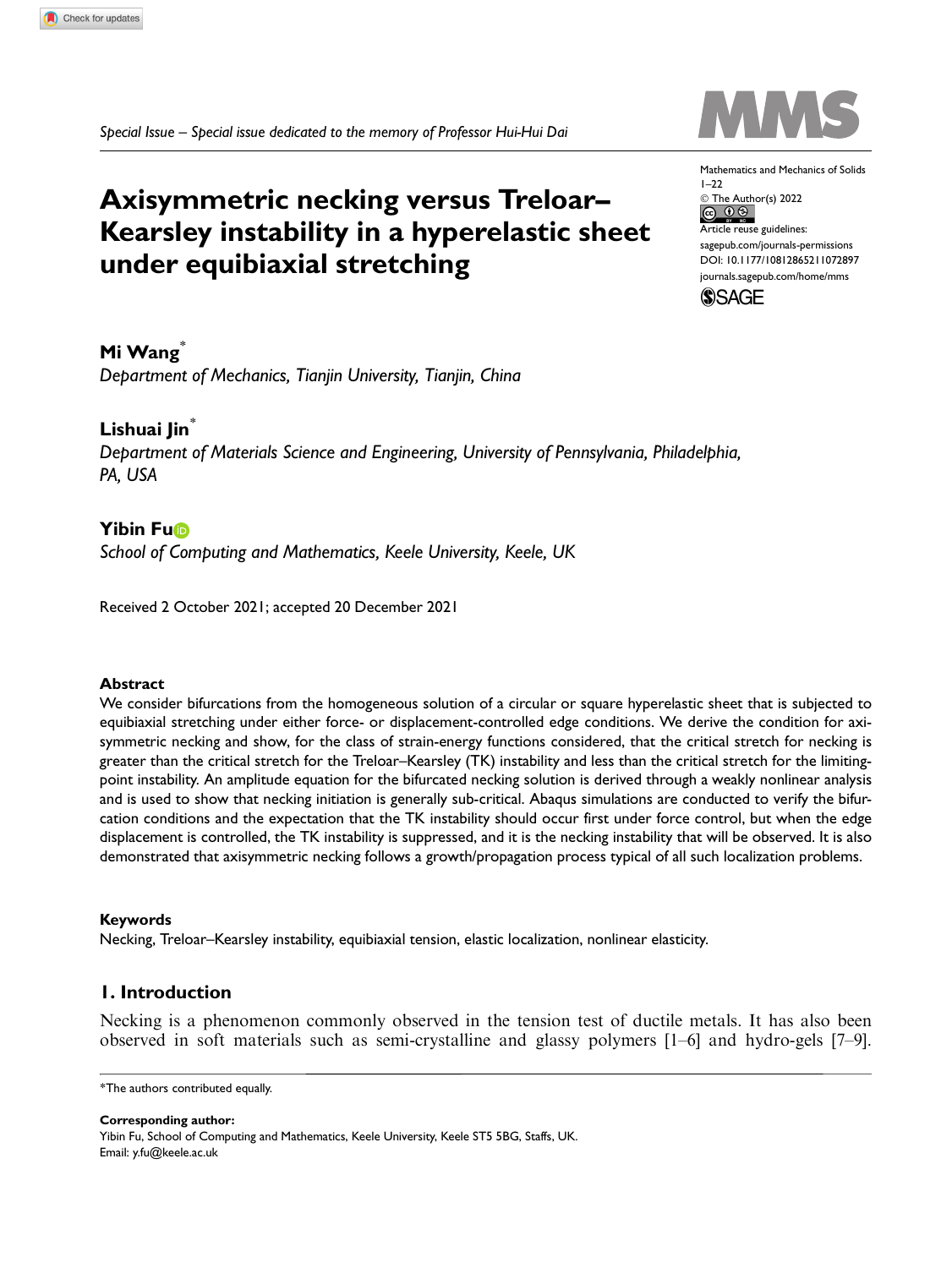Numerical simulations have been conducted [10–14], and there exists a large body of literature devoted to the analysis of necking based on one-dimensional (1D) models (see, for instance, [15–27]).

Under the framework of nonlinear elasticity, the initiation condition for necking was traditionally derived as the condition for a periodic mode satisfying the end conditions to appear, in the same manner as for a buckling mode under compression (see, for instance, [28–33]). However, there also exists an alternative point of view based on the dynamical systems theory whereby localization is viewed to initiate from a ''zero wavenumber'' mode [34–36]. For a simple and purely algebraic demonstration of how a localized mode bifurcates from a uniform state, we refer to Fu et al. [37]. Although the critical loads associated with the two approaches are usually close to each other, the post-buckling behaviors predicted by the two approaches become qualitatively different. Whereas the "zero wavenumber" point of view predicts a post-bifurcation profile that is more and more localized away from the bifurcation point, exactly as observed in numerical simulations and experiments, the other approach predicts a periodic profile that has a vanishingly small range of validity [38]. The ''zero wavenumber'' approach has recently been applied to study elasto-capillary necking and has been shown to give predictions in excellent agreement with numerical simulations [39–41]. This approach has previously been applied to study localized bulging in inflated rubber tubes (see [42–44], and the references therein).

The main motivation for this study is to provide insight into necking of a dielectric membrane that is subjected to the combined action of an electric field and mechanical forces. This phenomenon has been addressed in the papers by Puglisi and Zurlo [45], Zurlo et al. [46], Fu et al. [47,48], but has otherwise received very little attention in the vast literature on electroelasticity. Instead, most literature on stability and bifurcation has focused on wrinkling [49–55] or marginal violation of the Hessian criterion [56–59].

To focus on the explanation of ideas without the extra complications arising from the incorporation of electric effect, we consider in this paper the purely mechanical case when a circular hyperelastic sheet is subjected to an all-round tension along its curved edge. The resulting trivial primary deformation is the same as in a square sheet that is subjected to equibiaxial tension. Such a square sheet is known to be susceptible to both Treloar–Kearsley (TK) and limiting-point instabilities. The former refers to the existence of deformation field in which the two in-plane stretches become unequal although the associated tensions are equal, whereas the latter refers to the fact that the tension as a function of the stretch on the trivial loading path may reach a maximum. The TK instability was first noted by Kearsley [60] based on the experimental results of Treloar [61], with its plane-strain counterpart analyzed slightly earlier by Ogden [62]. It has subsequently been studied by MacSithigh [63], Ogden [64], Chen [65], MacSithigh and Chen [66], Batra et al. [67], and Steigmann [68]. However, our focus in this study will be on a third instability, that associated with axisymmetric necking. Based on our previous studies on localized bulging of an inflated tube, it is tempting to conjecture that the bifurcation condition for necking might be that the Jacobian determinant of the two stretching forces, as functions of the two corresponding stretches, is zero on the trivial loading path (i.e., when the two in-plane stretches are equal). However, it turns out that the Jacobian determinant equal to zero may always be factorized into two separate equations, and each equation may have zero, one, or two roots for the stretch depending on the material model used. When each equation has at least one root (which is the case for the class of material models considered), the two smallest roots correspond to the TK and limiting-point instabilities, respectively. Guided by our previous studies on localized bulging of inflated rubber tubes, we postulate that localized necking may occur when a static axially symmetric extensional mode may exist in the limit of zero wavenumber (the extensional mode is the mode whose out-of-plane displacement is symmetric with respect to the mid-plane). The associated critical stretch then lies between the two smallest roots of the Jacobian determinant, and this is verified by Abaqus simulations.

The rest of this paper is organized as follows. After summarizing the governing equations in the next section, we present a linear analysis in section 3 where we derive the bifurcation conditions for the static and axially symmetric, extensional and flexural modes, respectively. Each bifurcation condition is an implicit equation relating the stretch to the wavenumber in the radial direction. As for localized bulging in inflated rubber tubes, the initiation condition for necking is postulated to be the condition for the extensional mode with zero wavenumber to exist. This condition is further discussed in relation to the TK and limiting-point instabilities. In section 4, we conduct a weakly nonlinear analysis and derive the amplitude equation in a small neighborhood of the bifurcation point and show that the necking instability is generally subcritical. In section 5, we conduct Abaqus-based numerical simulations of the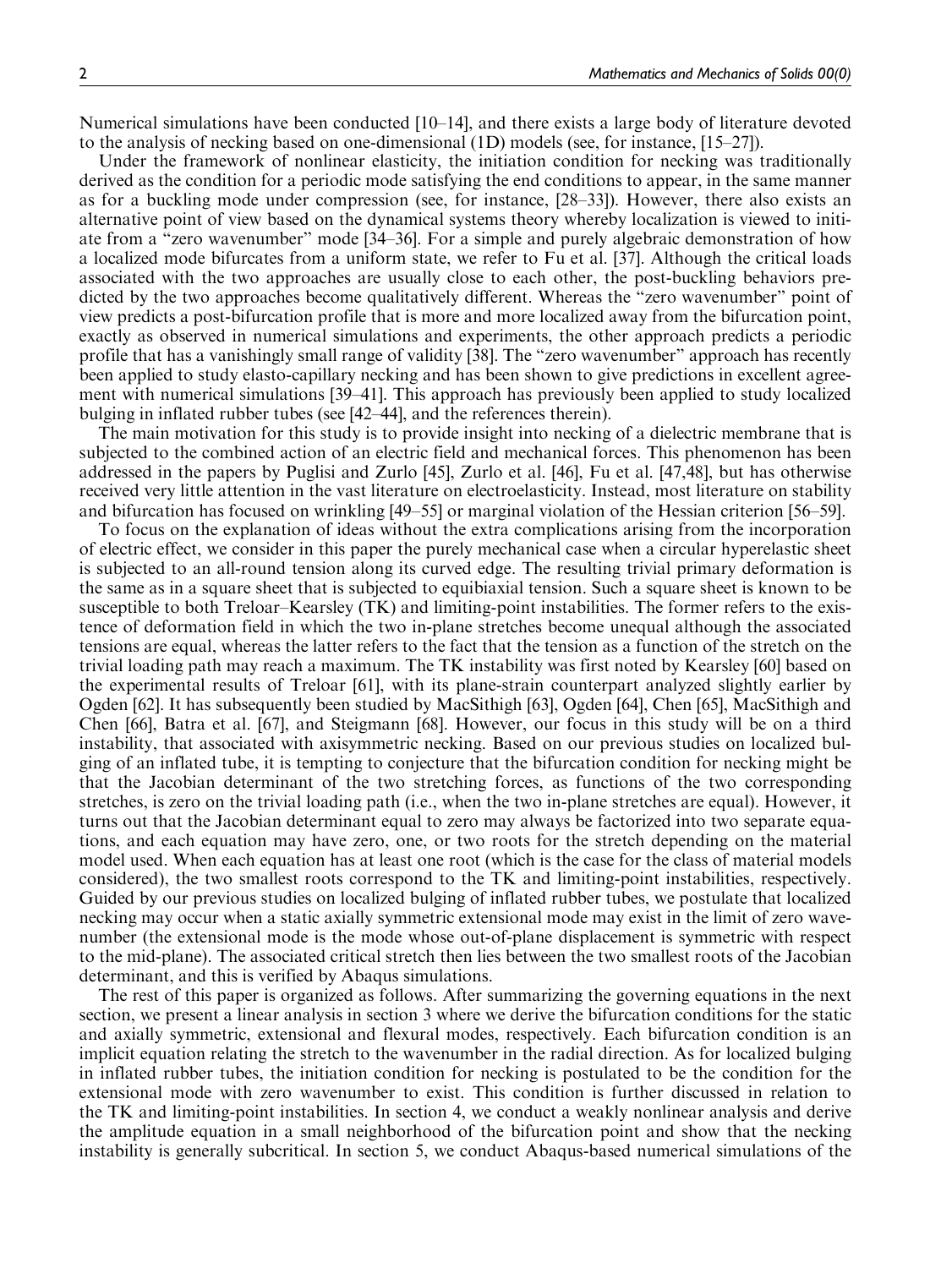TK and necking instabilities and show that for the class of constitutive models considered, TK instability appears first under force control, and it gives way to necking instability under displacement control. Section 6 is devoted to an analytical description of necking propagation. We determine the solutions for the two ''phases'' analytically and compare them with numerical simulations. The paper is then concluded in the final section with some additional remarks.

## 2. Governing equations

We consider a sufficiently large circular or square hyperelastic sheet that is subjected to an equibiaxial tension in its plane. We denote by  $B_0$  and  $B_e$  the undeformed and the finitely deformed configurations, respectively. The sheet thicknesses in  $B_0$  and  $B_e$  are denoted by H and h, respectively. We shall look for axisymmetric deformations, and so cylindrical polar coordinates will be employed, with coordinates  $\theta$ , z, and r in  $B_e$  corresponding to 1-, 2-, and 3-directions, respectively. The r and  $\theta$  coordinates define positions in the plane, whereas z measures distance in the out-of-plane direction such that  $z = 0$  corresponds to the mid-plane and the surfaces to  $z = \pm h/2$ . Thus, corresponding to the equibiaxial deformation, the three principal stretches are given by

$$
\lambda_1 = \lambda_3 = \lambda, \quad \lambda_2 = \lambda^{-2}, \tag{1}
$$

in terms of a single parameter  $\lambda$  due to the constraint of incompressibility.

To introduce the incremental equations, we denote the deformation gradient from  $B_0$  to  $B_e$  by  $\overline{F}$  and the associated nominal stress by  $\bar{S}$ . A small amplitude axially symmetric perturbation is now applied to  $B_e$ , giving rise to the final configuration  $B_t$ , and the associated incremental displacement field  $\delta x$  is given by

$$
\delta x = u(r, z) e_r + v(r, z) e_z, \tag{2}
$$

where  $e_r$  and  $e_z$  are the basis vectors in the r- and z-directions, respectively, and u and v are the associated displacement components. The deformation gradient corresponding to the deformation  $B_0 \rightarrow B_t$  is denoted by F and the associated nominal stress by S. We write  $F = (I + \eta)\bar{F}$  so that  $\eta$  denotes the deformation gradient associated with the incremental deformation  $B_e \rightarrow B_t$ . The divergence operator with respect to coordinates in  $B_0$  and  $B_e$  will be denoted by Div and div, respectively.

The incremental equilibrium equation can best be expressed in terms of the incremental stress tensor  $\chi$  defined by

$$
\chi^{\mathrm{T}} = \bar{J}^{-1}\bar{F}(S-\bar{S}),\tag{3}
$$

where the superscript T stands for transpose, and  $\bar{J}$  denotes the determinant of  $\bar{F}$  (which is unity in the current case but is kept in the formula to maintain the generality of the formula). With the use of the identity div $\bar{J}^{-1}\bar{F} = 0$  and the equilibrium equations  $Div \bar{S} = 0$  and  $Div S = 0$ , we obtain the incremental equilibrium equation

$$
\operatorname{div} \chi^{\mathrm{T}} = \mathbf{0}.\tag{4}
$$

For the current axisymmetric deformation, only the equations corresponding to  $i = 2, 3$  are not satisfied automatically, and they are given by

$$
\chi_{3j,j} + \frac{1}{r}(\chi_{33} - \chi_{11}) = 0, \quad \chi_{2j,j} + \frac{1}{r}\chi_{23} = 0.
$$
 (5)

For our linear and weakly nonlinear analyses, we need expansions of  $\chi_{ii}$  up to the quadratic order, and they are given by

$$
\chi_{ij} = B_{jilk}\eta_{kl} + \bar{p}\xi_{ji} - p^*\left(\delta_{ji} - \xi_{ji}\right) + \frac{1}{2}B_{jilkmm}^2\eta_{kl}\eta_{mn} + \cdots, \qquad (6)
$$

where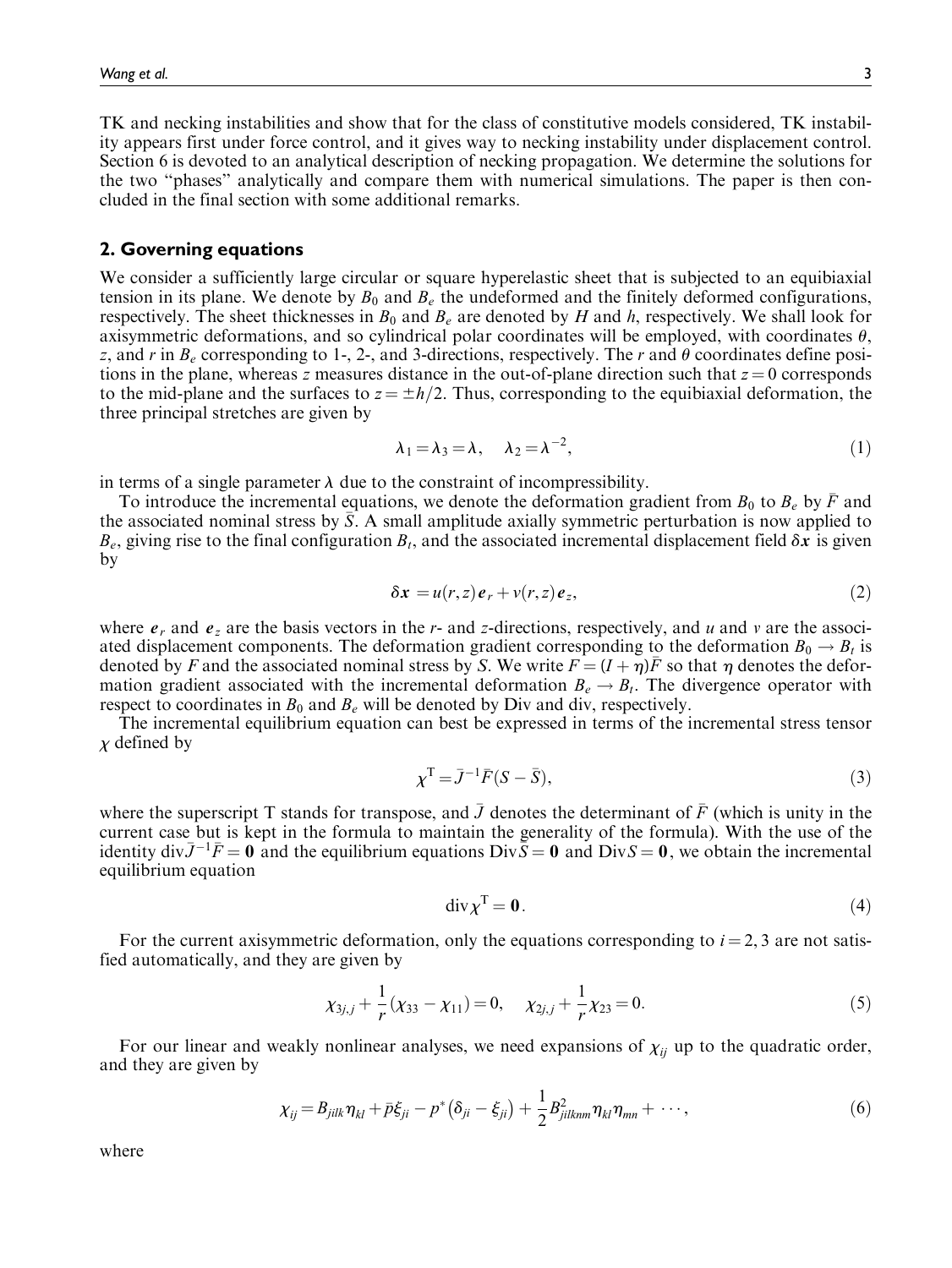$$
\xi_{ji} = \delta_{ji} - F_{Ai}^{-1} \bar{F}_{jA} = \eta_{ji} - \eta_{jm} \eta_{mi} + \cdots. \tag{7}
$$

See, for example, Fu et al. [69]. In equation (6), the  $\bar{p}$  and  $p^*$  are the Lagrangian multipliers associated with the deformations  $B_0 \to B_\epsilon$  and  $B_\epsilon \to B_t$ , respectively. The  $\eta_{kl}$  are the components of  $\eta$  given by

$$
\eta = \begin{bmatrix} \frac{u}{r} & 0 & 0 \\ 0 & v_z & v_r \\ 0 & u_z & u_r \end{bmatrix}, \quad v_z = \frac{\partial v}{\partial z}, \quad v_r = \frac{\partial v}{\partial r}, \text{ and so on,}
$$
 (8)

and  $B_{jilk}$  and  $B_{jilknm}^2$  are the first- and second-order instantaneous elastic moduli, the expressions of which can be found in Ogden [70] or Fu and Ogden [69].

Due to the introduction of the extra variable  $p^*$ , the equilibrium equations are augmented by the incompressibility condition which can be expanded as

$$
\eta_{ii} - \frac{1}{2} \eta_{mn} \eta_{nm} + \cdots = 0. \tag{9}
$$

For the current problem, both the top and bottom surfaces are traction-free. Thus, the associated incremental boundary conditions are

$$
\chi_{22} = 0, \quad \chi_{32} = 0, \quad \text{on } z = \pm h/2. \tag{10}
$$

# 3. Linear analysis

With linearization, the incompressibility condition (9) for the current problem reduces to

$$
\frac{\partial (ru)}{\partial r} + \frac{\partial (rv)}{\partial z} = 0.
$$
 (11)

It is then convenient to satisfy this condition automatically by introducing a "stream function" $\phi(r, z)$ such that

$$
u = -\frac{1}{r}\phi_z, \quad v = -\frac{1}{r}\phi_r,
$$
\n(12)

where as in equation (8), a subscript signifies differentiation (e.g.,  $\phi_z = \partial \phi / \partial z$ ). The non-zero stress components are given by

$$
\chi_{11} = (B_{1111} + \bar{p})\frac{u}{r} + B_{1122}v_z + B_{1133}u_r - p^*,
$$
\n(13)

$$
\chi_{22} = B_{1122} \frac{u}{r} + (B_{2222} + \bar{p})v_z + B_{2233}u_r - p^*,
$$
\n(14)

$$
\chi_{33} = B_{1133} \frac{u}{r} + B_{2233} v_z + (B_{3333} + \bar{p}) u_r - p^*,
$$
\n(15)

$$
\chi_{23} = B_{3232}v_r + (B_{3223} + \bar{p})u_z, \tag{16}
$$

$$
\chi_{32} = B_{2323}u_z + (B_{2332} + \bar{p})v_r. \tag{17}
$$

On substituting these expressions together with equation (12) into the linearized forms of equation (5) and then eliminating  $p^*$  by cross-differentiation, we obtain

$$
\alpha \left( \phi_{rrrr} - \frac{2}{r} \phi_{rrr} + \frac{3}{r^2} \phi_{rr} - \frac{3}{r^3} \phi_r \right) + 2\beta \left( \phi_{rrzz} - \frac{1}{r} \phi_{rzz} \right) + \gamma \phi_{zzzz} = 0, \qquad (18)
$$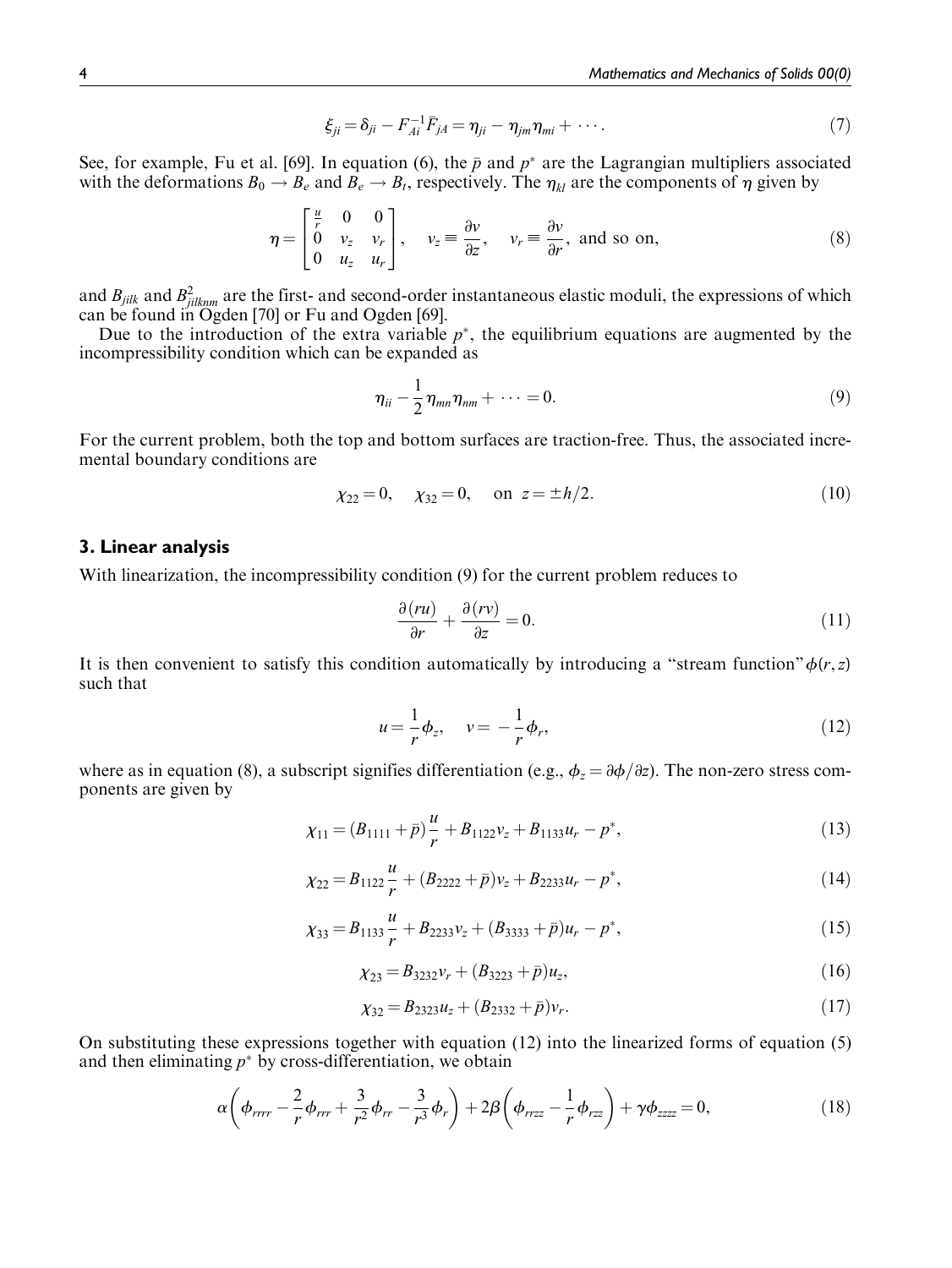where

$$
\alpha = B_{1212}, \quad 2\beta = B_{1111} + B_{2222} - 2B_{1122} - 2B_{1221}, \quad \gamma = B_{2121}.
$$
 (19)

Note that these constants are the same as those in Dowaikh and Ogden [71], Fu and Rogerson [72] for plane-strain deformations. The  $\alpha$ , for instance, is given by

$$
\alpha = \frac{(\sigma_1 - \sigma_2)\lambda_1^2}{\lambda_1^2 - \lambda_2^2},\tag{20}
$$

with  $\sigma_1$  and  $\sigma_2$  denoting the principal Cauchy stresses in the x<sub>1</sub>- and x<sub>2</sub>-directions. We make the assumption that both  $\alpha$  and  $\gamma$  are positive material constants, which is consistent with the Baker–Ericksen inequality  $(\sigma_1 - \sigma_2)(\lambda_1 - \lambda_2) > 0$   $(\lambda_1 \neq \lambda_2)$  [73].

Equation (18) admits a ''normal mode'' buckling solution of the form

$$
\phi(r,z) = rJ_1(\zeta r)S(\zeta z),\tag{21}
$$

where  $\zeta$  is a constant playing the role of wavenumber,  $J_1(x)$  is Bessel's function of the first kind, and the other function  $S(\zeta z)$  is to be determined. This is similar to looking for periodic bifurcation solutions proportional to  $e^{ikx_1}$  in rectangular coordinates. In fact,  $J_1(x)$  is oscillatory, although it also decays like  $1/\sqrt{x}$ for large values of  $x$  due to geometric spreading.

On substituting equation (21) into equation (18) and simplifying by making use of the identity

$$
J_{\nu}(x) = \frac{2(\nu - 1)}{x} J_{\nu - 1}(x) - J_{\nu - 2}(x),
$$

we obtain  $J_1(\zeta r) \left\{ \gamma S^{(4)}(\zeta z) - 2\beta S''(\zeta z) + \alpha S(\zeta z) \right\} = 0$ . It then follows that

$$
\gamma S^{(4)}(\zeta z) - 2\beta S''(\zeta z) + \alpha S(\zeta z) = 0,
$$
\n(22)

which has the same form as in the plane-strain case. Trying a solution of the form  $S(x) = e^{x/\omega}$ , we find that  $\omega$  must satisfy the bi-quadratic equation

$$
\alpha \omega^4 - 2\beta \omega^2 + \gamma = 0, \quad \Rightarrow \quad \omega^2 = \frac{1}{\alpha} \left( \beta \pm \sqrt{\beta^2 - \alpha \gamma} \right). \tag{23}
$$

Thus, a general solution is given by

$$
S(\zeta z) = C_1 \sinh \frac{\zeta}{\sqrt{k_1}} z + C_2 \sinh \frac{\zeta}{\sqrt{k_2}} z + C_3 \cosh \frac{\zeta}{\sqrt{k_1}} z + C_4 \cosh \frac{\zeta}{\sqrt{k_2}} z,
$$
 (24)

where

$$
k_1 = \frac{1}{\alpha} \left( \beta - \sqrt{\beta^2 - \alpha \gamma} \right), \quad k_2 = \frac{1}{\alpha} \left( \beta + \sqrt{\beta^2 - \alpha \gamma} \right). \tag{25}
$$

The boundary conditions (10) take the form

$$
B_{2323}u_z + (B_{2332} + \bar{p})v_r = 0, \quad \text{on } z = \pm h/2,
$$
\n(26)

$$
B_{1122}\frac{u}{r} + (B_{2222} + \bar{p})v_z + B_{2233}u_r - p^* = 0, \quad \text{on } z = \pm h/2.
$$
 (27)

The  $p^*$  in equation (27) can be eliminated by differentiating equation (27) with respect to r and then using equation  $(5)_1$  to eliminate  $p_r^*$ . We then obtain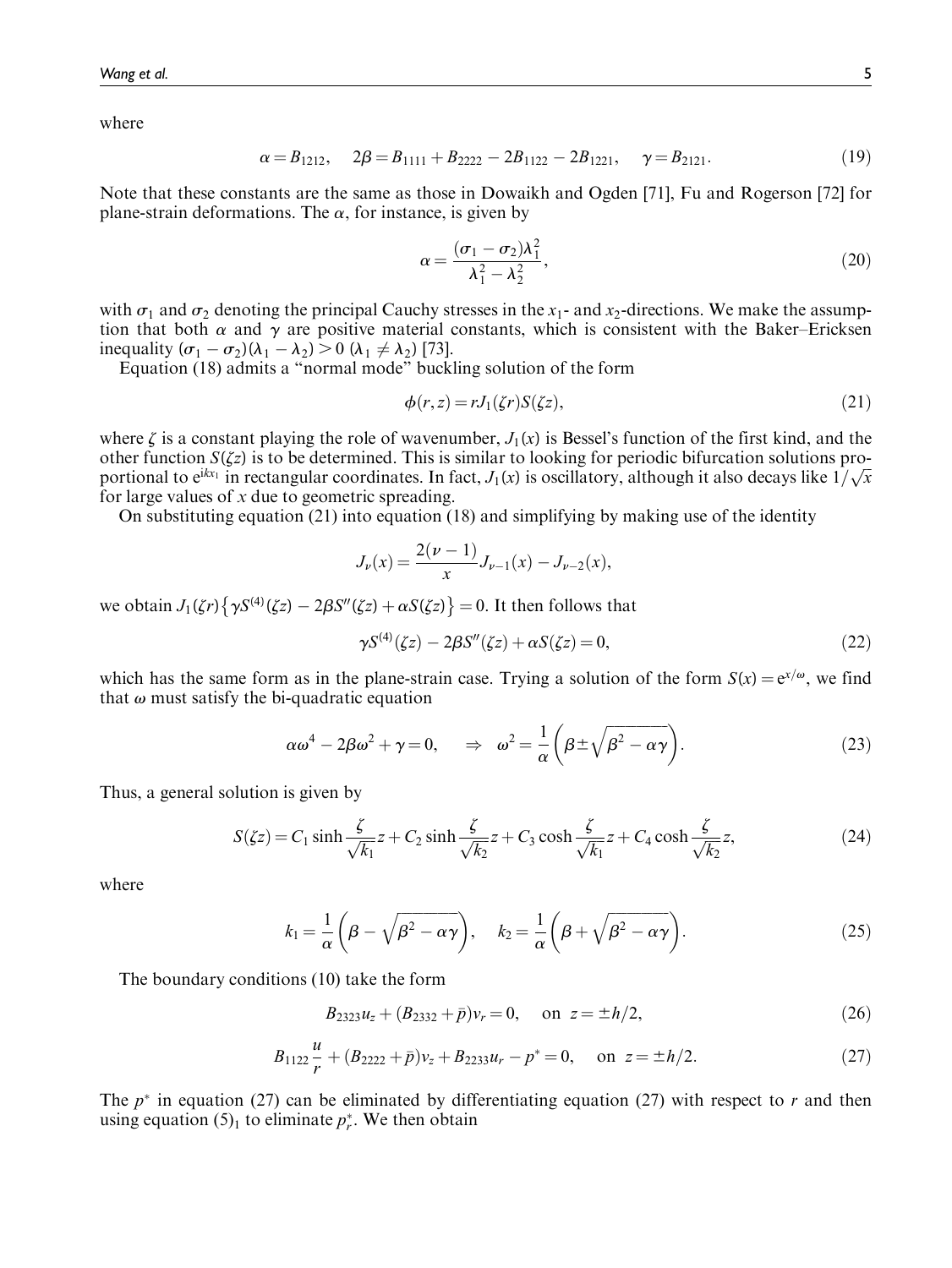$$
(B_{1122} - B_{1111} - \bar{p})\left(u_{rr} + \frac{u_r}{r} - \frac{u}{r^2}\right)
$$
  
-  $B_{2121}u_{zz} + (B_{2222} - B_{1221} - B_{1122})v_{rz} = 0$ , on  $z = \pm \frac{h}{2}$ . (28)

On substituting equations (21) and (24) into the four boundary conditions (26) and (28), we obtain four algebraic equations. By simple addition and subtraction, the four equations can be decoupled into two equations for  $C_1$  and  $C_2$  and another two equations for  $C_3$  and  $C_4$ . Since the determinants of the two coefficient matrices cannot vanish simultaneously, when the equations for  $C_1$  and  $C_2$  have non-trivial solutions,  $C_3$  and  $C_4$  must vanish. In this case,  $\phi$ , and hence the vertical displacement v, are odd functions of z. The associated modes are thus extensional. However, when the equations for  $C_3$  and  $C_4$  have non-trivial solutions,  $C_1$  and  $C_2$  must vanish, and the associated modes are flexural. The bifurcation conditions for extensional and flexural modes are thus given by

$$
\sqrt{k_1}(1+k_1)(k_2(2\beta+\gamma)-\gamma)\tanh\left(\frac{\zeta h}{2\sqrt{k_1}}\right) -\sqrt{k_2}(1+k_2)(k_1(2\beta+\gamma)-\gamma)\tanh\left(\frac{\zeta h}{2\sqrt{k_2}}\right)=0,
$$
\n(29)

$$
\sqrt{k_1}(1+k_1)(k_2(2\beta+\gamma)-\gamma)\tanh\left(\frac{\zeta h}{2\sqrt{k_2}}\right) -\sqrt{k_2}(1+k_2)(k_1(2\beta+\gamma)-\gamma)\tanh\left(\frac{\zeta h}{2\sqrt{k_1}}\right)=0,
$$
\n(30)

respectively. Expanding equation (29) to order  $(\zeta h)^2$ , we obtain

$$
\gamma(\beta + \gamma) + \frac{1}{24} \left\{ \alpha \gamma - (2\beta + \gamma)^2 \right\} (\zeta h)^2 + \dots = 0, \tag{31}
$$

where we have used equation (25) to eliminate  $k_1$  and  $k_2$ .

From the discussion in Fu [36], we may postulate that the bifurcation condition for localized necking can be obtained by setting the leading order term in equation (31) to zero, that is  $\beta + \gamma = 0$  since  $\gamma > 0$ , or equivalently

$$
B_{1111} + B_{2222} + 2B_{2121} - 2B_{1221} - 2B_{1122} = 0. \tag{32}
$$

In terms of the strain-energy function  $W(\lambda_1, \lambda_2, \lambda_3)$ , this bifurcation condition takes the form

$$
2\lambda^2 W_2^{(0)} + W_{22}^{(0)} - 2\lambda^3 W_{12}^{(0)} + \lambda^6 W_{11}^{(0)} = 0,
$$
\n(33)

where  $W_2 = \partial W/\partial \lambda_2$ ,  $W_{12} = \partial^2 W/\partial \lambda_1 \partial \lambda_2$ , and so on, and a superscript "(0)" signifies evaluation at  $(\lambda_1, \lambda_2, \lambda_3) = (\lambda, \lambda^{-2}, \lambda).$ 

This bifurcation condition has the following interpretations. The nominal stresses in the  $x_3$ - and  $x_2$ directions (i.e., r- and z-directions) are given by

$$
s_3 = W_3 - \lambda_3^{-1} \bar{p}, \quad s_2 = W_2 - \lambda_2^{-1} \bar{p}.
$$

On eliminating  $\bar{p}$  using the condition  $s_2 = 0$ , we obtain

$$
s_3 = W_3 - \frac{\lambda_2}{\lambda_3} W_2 = \frac{\partial}{\partial \lambda_3} W(\lambda_1, \lambda_1^{-1} \lambda_3^{-1}, \lambda_3),
$$

where in the last term, we are viewing W as a function of  $\lambda_1$  and  $\lambda_3$ . Viewing  $s_3$  as a function of  $\lambda_1$  and  $\lambda_3$ , we obtain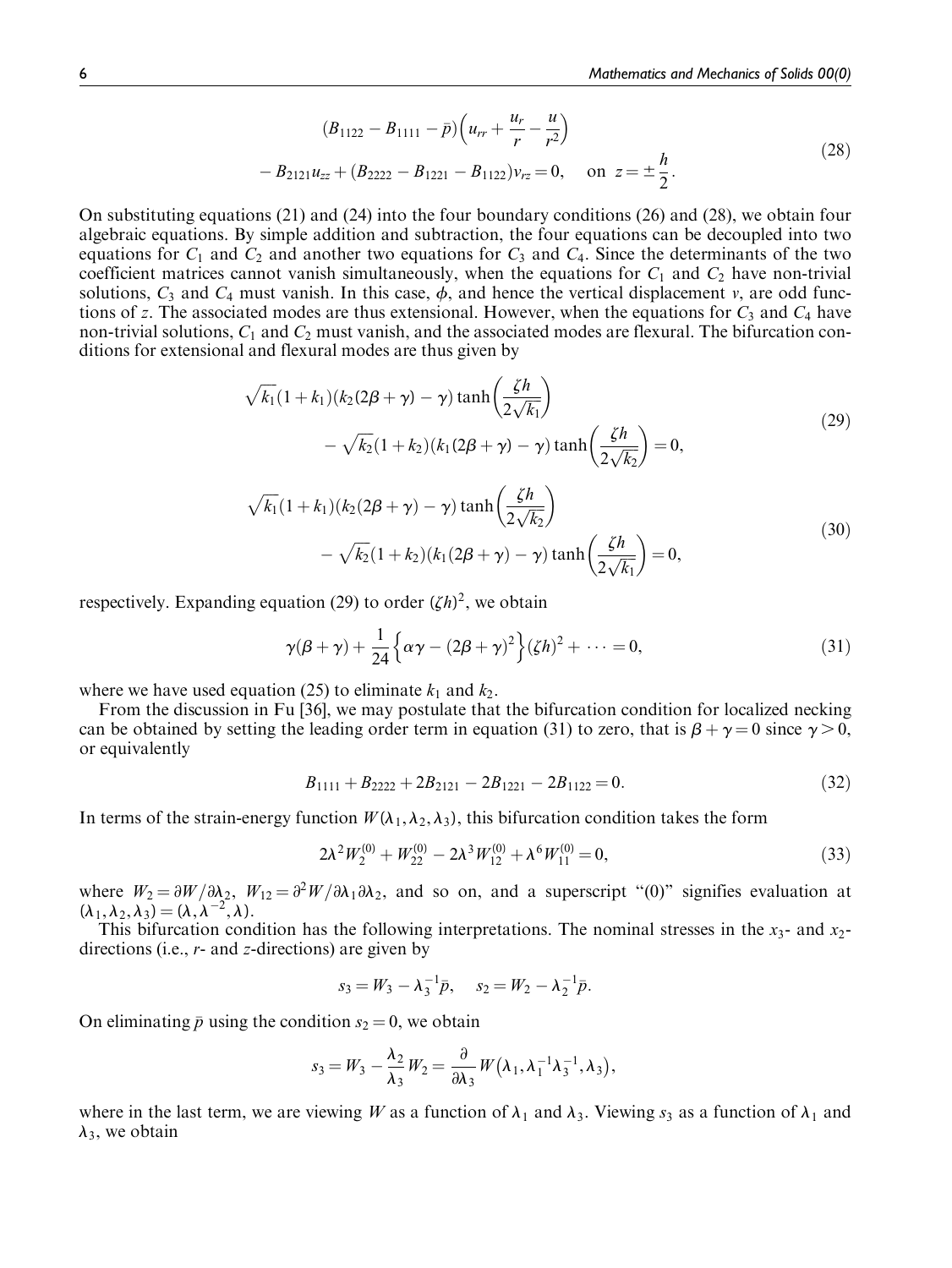$$
\frac{\partial s_3}{\partial \lambda_3}\bigg|_{\lambda_1\text{fixed}} = W_{33} - \frac{1}{\lambda_1\lambda_3^2}W_{32} + \frac{2}{\lambda_1\lambda_3^3}W_2 - \frac{1}{\lambda_1\lambda_3^2} \bigg[W_{32} - \frac{1}{\lambda_1\lambda_3^2}W_{22}\bigg].
$$

On evaluation at  $(\lambda_1, \lambda_2, \lambda_3) = (\lambda, \lambda^{-2}, \lambda)$ , we obtain

$$
\lambda^6 \frac{\partial s_3}{\partial \lambda_3}\bigg|_{\lambda_1 \text{fixed}} = \lambda^6 W_{33}^{(0)} - 2\lambda^3 W_{32}^{(0)} + 2\lambda^2 W_2^{(0)} + W_{22}^{(0)}.
$$
 (34)

Since indexes 1 and 3 can be exchanged, this may be replaced by

$$
\lambda^6 \frac{\partial s_3}{\partial \lambda_3}\bigg|_{\lambda_1 \text{fixed}} = \lambda^6 W_{11}^{(0)} - 2\lambda^3 W_{12}^{(0)} + 2\lambda^2 W_2^{(0)} + W_{22}^{(0)}.
$$
 (35)

It is seen that setting  $\partial s_3/\partial \lambda_3 = 0$  gives the bifurcation condition (32).

In the case of localized bulging of an inflated rubber tube, the bifurcation condition was shown to be equivalent to the Jacobian determinant of the internal pressure  $P$  and resultant axial force  $N$  equal to zero when P and N are each viewed as functions of two deformation variables such as the internal volume and axial stretch [42]. In the current setting, it is natural to choose the nominal stresses  $s_1$  and  $s_3$  as the force variables and  $\lambda_1$  and  $\lambda_3$  as the deformation variables with  $\lambda_2$  eliminated using the incompressibility condition  $\lambda_2 = \lambda_1^{-1} \lambda_3^{-1}$ . Thus, we have

$$
s_1 = \frac{\partial}{\partial \lambda_1} W(\lambda_1, \lambda_1^{-1} \lambda_3^{-1}, \lambda_3), \quad s_3 = \frac{\partial}{\partial \lambda_3} W(\lambda_1, \lambda_1^{-1} \lambda_3^{-1}, \lambda_3).
$$
 (36)

The associated Jacobian determinant can be evaluated as follows

$$
\frac{\partial s_1}{\partial \lambda_1} \frac{\partial s_3}{\partial \lambda_3} - \frac{\partial s_1}{\partial \lambda_3} \frac{\partial s_3}{\partial \lambda_1} = \left(\frac{\partial s_3}{\partial \lambda_3}\right)^2 - \left(\frac{\partial s_3}{\partial \lambda_1}\right)^2 = \left(\frac{\partial s_3}{\partial \lambda_3} + \frac{\partial s_3}{\partial \lambda_1}\right) \left(\frac{\partial s_3}{\partial \lambda_3} - \frac{\partial s_3}{\partial \lambda_1}\right),\tag{37}
$$

where all the partial derivatives are evaluated at  $\lambda_1 = \lambda_3 = \lambda$  (and hence indexes 1 and 3 can be exchanged). Thus, the Jacobian determinant equal to zero implies

$$
\frac{\partial s_3}{\partial \lambda_3} - \frac{\partial s_3}{\partial \lambda_1} = 0, \quad \text{or} \quad \frac{\partial s_3}{\partial \lambda_3} + \frac{\partial s_3}{\partial \lambda_1} = 0,
$$
\n(38)

which may be compared with the condition  $\frac{\partial s}{\partial\lambda} = 0$  for necking. The two equations in equation (38) are obviously equivalent to

$$
\left\{\lim_{\lambda_3 \to \lambda_1} \frac{s_3 - s_1}{\lambda_3 - \lambda_1}\right\}_{\lambda_1 = \lambda} = 0, \quad \text{or} \quad \frac{d}{d\lambda} s_3(\lambda, \lambda) = 0,
$$
\n(39)

which are simply the conditions for the TK and limiting-point instabilities, respectively. Thus, for the current problem, the Jacobian determinant equal to zero is not the bifurcation condition for necking.

For the purpose of illustration, we consider the following class of strain-energy functions

$$
W = \frac{2\mu_1}{m_1^2} \left( \lambda_1^{m_1} + \lambda_2^{m_1} + \lambda_3^{m_1} - 3 \right) + \frac{2\mu_2}{m_2^2} \left( \lambda_1^{m_2} + \lambda_2^{m_2} + \lambda_3^{m_2} - 3 \right),\tag{40}
$$

where  $\mu_1, \mu_2, m_1, m_2$  are the material constants. We then have

$$
\left\{\frac{\partial s_1}{\partial \lambda_3}\right\}_{\lambda_1=\lambda_3=\lambda} = \left\{\frac{\partial s_3}{\partial \lambda_1}\right\}_{\lambda_1=\lambda_3=\lambda} = \frac{2}{\lambda^2} \left(\mu_1 \lambda^{-2m_1} + \mu_2 \lambda^{-2m_2}\right),\tag{41}
$$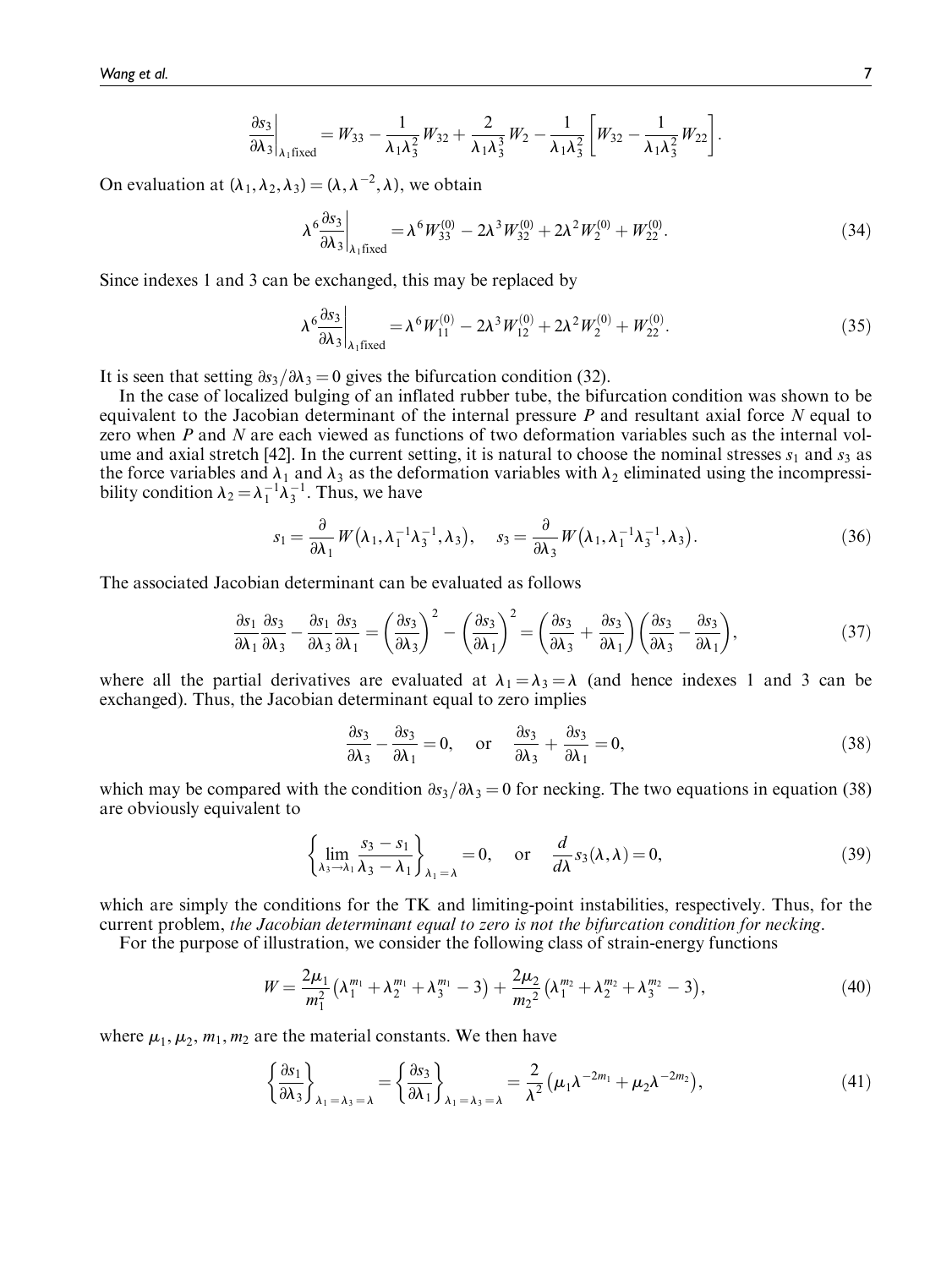which is positive provided both  $\mu_1$  and  $\mu_2$  are positive. Assuming that the latter is true, it then follows from equation (38) that necking would occur after the TK instability but before the limiting-point instability. For instance, for the case when  $\mu_2 = 0$ ,  $m_1 = 1/2$ , we have

$$
\lambda_{\text{TK}} = 2^{2/3}, \quad \lambda_{\text{necking}} = 3^{2/3}, \quad \lambda_{\text{limiting}} = 4^{2/3}, \tag{42}
$$

where the three subscripts in  $\lambda$  signify association with the TK, necking, and limiting-point instabilities, respectively. However, when  $\mu_2 = \mu_1/12$ ,  $m_1 = 1/2$ ,  $m_2 = 2$  with which the material exhibits moderate stiffening for large values of  $\lambda$ , we have

$$
\lambda_{TK1} = 1.698, \quad \lambda_{TK2} = 7.803, \quad \lambda_{necking1} = 2.318,
$$
  

$$
\lambda_{necking2} = 7.487, \quad \lambda_{limiting1} = 2.957, \quad \lambda_{limiting2} = 7.102,
$$

where we have two bifurcation values for each of the three instabilities. Finally, when  $\mu_2 = \mu_1/80$ ,  $m_1 = 1/2$ ,  $m_2 = 4$  which will be considered further in our numerical simulations later, we have

$$
\lambda_{TK1} = 1.647, \quad \lambda_{TK2} = 3.403, \quad \lambda_{necking1} = 2.439, \quad \lambda_{necking2} = 2.919, \quad \lambda_{limiting} \to \infty,
$$
 (43)

where we have two bifurcation values for both the TK instability and necking, but no limit points exist due to the stronger stiffening behavior of the material model. To be more precise, the second bifurcation value for necking is really the value for *bulging* when unloading takes place. We expect, however, that the TK instability can only occur under tension control even if the bifurcation condition  $(38)_1$  is satisfied. Under displacement control, the two in-plane principal stretches are forced to be equal, and we expect that the TK instability should give way to necking if equation (33) is satisfied. These facts will indeed be confirmed by our numerical simulations to be conducted in section 5.

#### 4. Weakly nonlinear analysis

Having determined the bifurcation condition for necking, we now denote the critical stretch by  $\lambda_{cr}$  and conduct a weakly nonlinear analysis to derive an amplitude equation for the necking solution. To simplify notation, we scale  $r$ ,  $z$ , and all displacement components by  $h$ , and use the same notations for the scaled quantities. As a result, we have  $h = 1$ .

We use  $\lambda_1 = \lambda_3 \equiv \lambda$  as the control parameter in our near-critical analysis. Guided by the analysis in Fu [36], we may write

$$
\lambda = \lambda_{\rm cr} + \varepsilon \lambda_0,\tag{44}
$$

and define a far distance variable s through

$$
s = \sqrt{\varepsilon}r,\tag{45}
$$

where  $\lambda_0$  is a constant and  $\varepsilon$  is a small positive parameter characterizing the order of deviation of  $\lambda$  from its critical value  $\lambda_{cr}$ . Note that as a result of equation (44), the moduli  $B_{jilk}$  and  $B_{jilknm}^2$  must all be expanded in terms of e as well, but these expansions are not written out for the sake of brevity. The pressure  $\bar{p}$  is eliminated using the identity  $\bar{p} = B_{2121} - B_{2112}$ .

By analyzing the linear results in section 3 in the limit  $\lambda \rightarrow \lambda_{cr}$ , we may deduce that By analyzing the linear results in section 5 in the linit  $\lambda \to \lambda_{cr}$ , we may deduce that  $v = O(\sqrt{\epsilon}u)$ ,  $p^* = O(\sqrt{\epsilon}u)$ . From the fact that the  $\lambda_0$  in equation (44) must appear at the order where a  $v = O(\sqrt{\epsilon}u)$ ,  $p = O(\sqrt{\epsilon}u)$ . From the fact that the  $\lambda_0$  in equation (44) must appear at the order where a solvability condition should be imposed, we find that u must be of order  $\sqrt{\epsilon}$ . Thus, we look for an asymptotic solution of the form

$$
u = \sqrt{\varepsilon} \{ u^{(1)}(s, z) + \varepsilon u^{(2)}(s, z) + \varepsilon^2 u^{(3)}(s, z) + \cdots \},
$$
  
\n
$$
v = \varepsilon \{ v^{(1)}(s, z) + \varepsilon v^{(2)}(s, z) + \varepsilon^2 v^{(3)}(s, z) + \cdots \},
$$
  
\n
$$
p^* = \varepsilon \{ p^{(1)}(s, z) + \varepsilon p^{(2)}(s, z) + \varepsilon^2 p^{(3)}(s, z) + \cdots \},
$$
\n(46)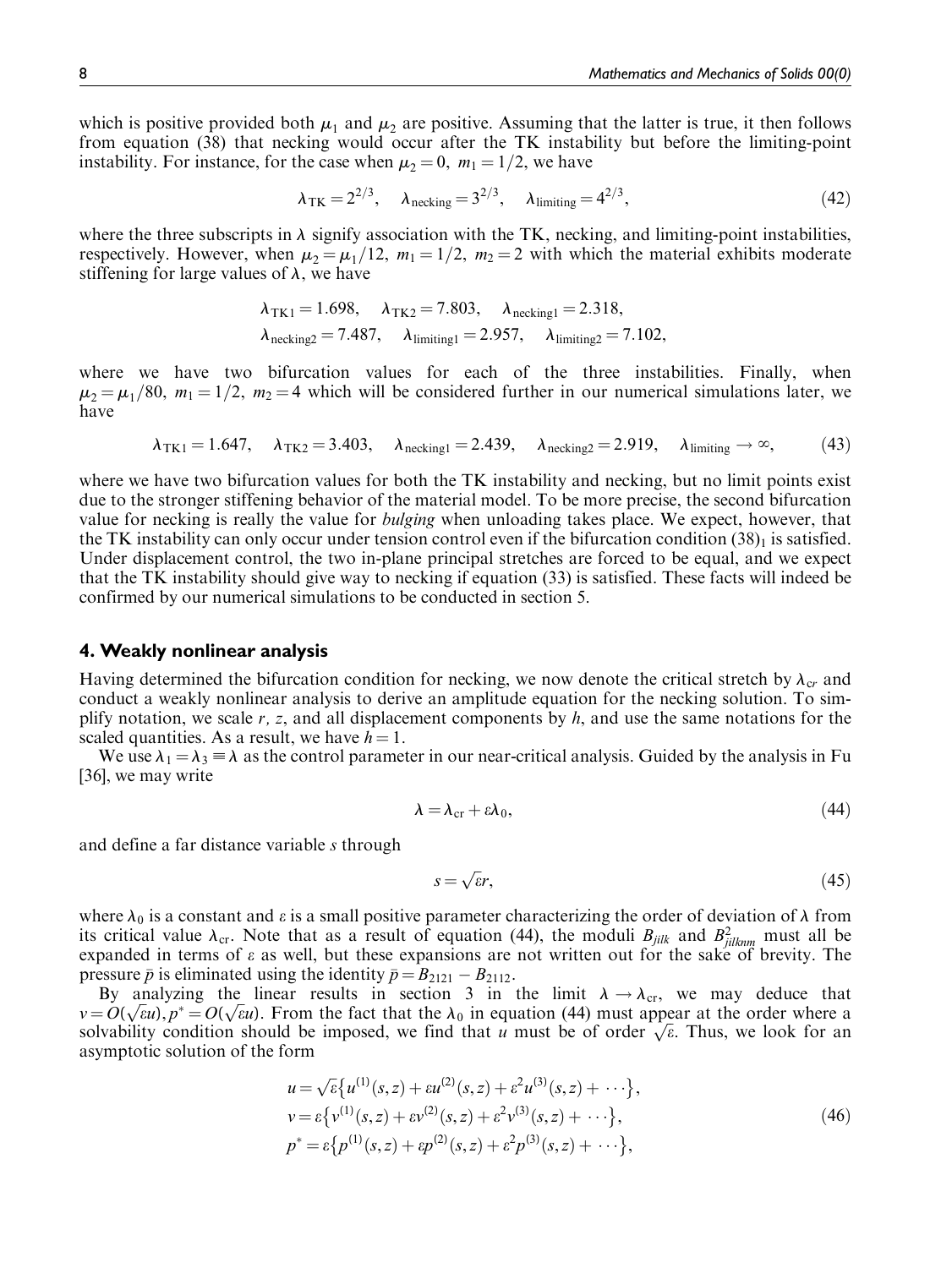where all the functions on the right-hand sides are to be determined from successive approximations.

On substituting equation (46) into the equilibrium equations (5), the incompressibility condition (9), the boundary conditions (10), and then equating the coefficients of like powers of  $\varepsilon$ , we obtain a hierarchy of boundary value problems. The solutions at different orders are obtained as follows. In the following description, the two equilibrium equations in equation  $(5)$  are referred to as the r- and z-equilibrium equations, respectively.

At leading order, the r-equilibrium equation subject to the second boundary condition in equation (10) yields

$$
u^{(1)}(s, z) = A(s),\tag{47}
$$

where  $A(s)$  is to be determined. Integrating the incompressibility condition then gives

$$
v^{(1)}(s,z) = -z\frac{1}{s}(sA(s))' + B(s),
$$
\n(48)

where  $B(s)$  is another function to be determined. Integrating the z-equilibrium equation subject to the first boundary condition at  $z = \pm h/2$  yields the following expression for  $p^{(1)}(s, z)$ 

$$
p^{(1)}(s,z) = - (B_{2222} - B_{1122} + B_{2121} - B_{2112}) \frac{1}{s} (sA(s))',
$$
\n(49)

where here and hereafter in this section all the moduli are evaluated at  $\lambda = \lambda_{cr}$ .

At second order, solving the r-equilibrium equation yields an expression for  $u^{(2)}(s, z)$  that contains two new functions  $C(s)$  and  $D(s)$  in the form  $C(s) + zD(s)$ . Subtracting and adding the second boundary condition at  $z = \pm h/2$ , respectively, we obtain

$$
B_{2222} - 2B_{1122} + B_{1111} + 2B_{2121} - 2B_{2112} = 0,\t(50)
$$

and

$$
D(s) = -B'(s). \tag{51}
$$

The first result (50) may be shown to be equivalent to the bifurcation condition (33). Integrating the incompressibility condition at second order gives an expression for  $v^{(2)}(s, z)$  that contains a new function  $F(s)$ , whereas integrating the z-equilibrium yields an expression for  $p_2(s, z)$  containing a new function  $E(s)$ . Finally, subtracting and adding the second boundary condition at  $z = \pm h/2$ , respectively, we obtain  $sB''(s) + B'(s) = 0$ , and an expression for  $E(s)$ . Solving the equation for  $B(s)$ , we obtain  $B(s) = d_1 \ln s + d_2$ . Since  $v^{(1)}$  should be bounded at  $s = 0$ , and without loss of generality, we may also impose the condition  $v^{(1)}(0,0) = 0$ , we must set  $d_1 = d_2 = 0$ . Thus, we may set  $B(s) = 0$ . This then completes the solution at second order.

At third order, the nonlinear terms come into play and a solvability condition must be imposed. The *r*-equilibrium equation can be solved to find an expression for  $u^{(3)}(s, z)$  that contains two new functions  $G(s)$  and  $H(s)$  in the form  $G(s) + zH(s)$ . Subtracting and adding the second boundary condition evaluated at  $z = \pm h/2$ , respectively, we obtain the amplitude equation for  $A(s)$  and an expression for  $H(s)$ . After some simplification, it is found that the amplitude equation takes the form

$$
c_0 \frac{d}{ds} \frac{1}{s} \frac{d}{ds} sP'(s) + c_1 \lambda_0 P'(s) + c_2 \frac{d}{ds} P^2(s) + c_3 A''(s) \left( A'(s) - \frac{1}{s} A(s) \right) = 0,
$$
\n(52)

where a prime signifies differentiation,  $P(s)$  is defined by

$$
P(s) = \frac{1}{s} (sA(s))',
$$
\n(53)

and the three coefficients are given by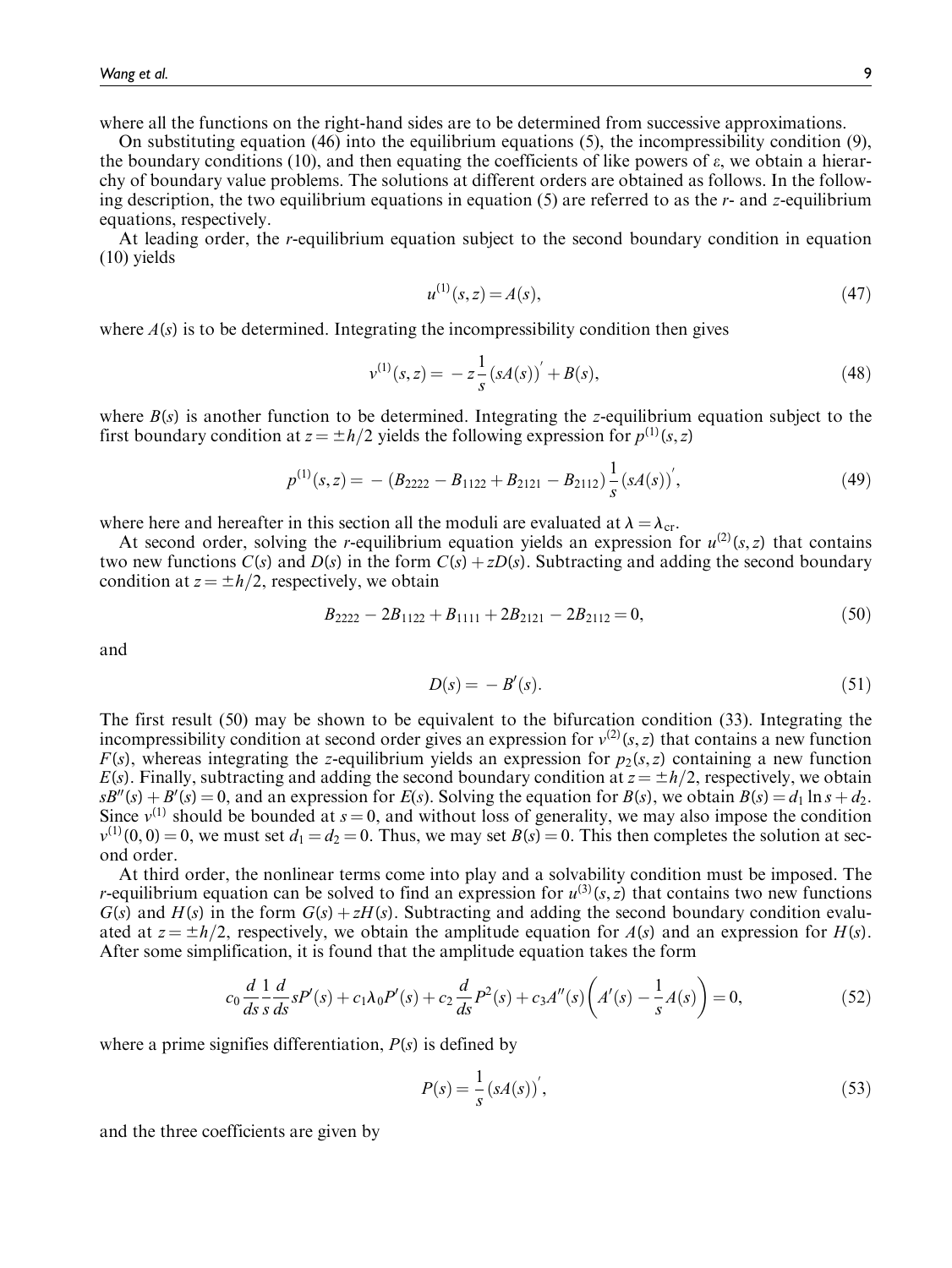$$
c_0 = \frac{1}{12} (B_{1212} - B_{2121}),
$$
  
\n
$$
c_1 = 2B'_{1122} + 2B'_{1221} - B'_{1111} - 2B'_{2121} - B'_{2222},
$$
  
\n
$$
c_2 = \frac{1}{4} (-4B_{1111} - 2B_{1122} + 6B_{2222} - B_{111111}^2 + 4B_{111122}^2 - B_{111133}^2 -6B_{112222}^2 + 2B_{112233}^2 + 2B_{222222}^2),
$$
  
\n
$$
c_3 = B_{1122} - B_{1111} + B_{111122}^2 - B_{112233}^2 - \frac{1}{2} B_{111111}^2 + \frac{1}{2} B_{111133}^2.
$$

In the above expressions,  $B'_{1122}$  denotes  $dB_{1122}/d\lambda$  and so on, and we have used the bifurcation condition (50) to eliminate  $B_{2112}$ . When the strain-energy function is given by equation (40) with  $\mu_2 = 0$ , these constants take the form

$$
c_0 = \frac{\lambda^{-2m_1} \left(2m_1\left(\lambda_{\text{cr}}^6 + 1\right)\left(\lambda_{\text{cr}}^{6m_1} - 1\right) - m_1^2\left(\lambda_{\text{cr}}^6 - 1\right)\left(\lambda_{\text{cr}}^{3m_1} + 1\right)^2 - \left(\lambda_{\text{cr}}^6 - 1\right)\left(\lambda_{\text{cr}}^{3m_1} - 1\right)^2\right)}{24m_1\left(\lambda_{\text{cr}}^{3m_1} - 1\right)},
$$
  
\n
$$
c_1 = 2\lambda_{\text{cr}}^{-2m_1-1}\left(\lambda_{\text{cr}}^{3m_1} - m_1\left(\lambda_{\text{cr}}^{3m_1} - 2\right) + 2\right), \quad c_3 = -\left(m_1 - 1\right)\lambda_{\text{cr}}^{m_1},
$$
  
\n
$$
c_2 = -\frac{\left(m_1 - 1\right)\left(m_1\left(\lambda_{\text{cr}}^{3m_1} - 2\right) + 2\left(\lambda_{\text{cr}}^{3m_1} - 1\right)\right)}{2m_1\lambda_{\text{cr}}^{2m_1}},
$$

where  $\lambda_{cr} = \{(1 + m)/(1 - m)\}^{1/(3m)}$ . More specifically when  $m_1 = 1/2$ , we have

$$
\frac{c_1}{c_0} = \frac{9\sqrt[3]{3}}{2}, \quad \frac{c_2}{c_0} = \frac{27}{8}, \quad \frac{c_3}{c_0} = \frac{9}{4}.
$$

As a consistency check, we may neglect the nonlinear terms in equation (52) to obtain

$$
c_0 \frac{d}{ds} \frac{1}{s} \frac{d}{ds} sP'(s) + c_1 \lambda_0 P'(s) = 0.
$$
 (54)

On substituting a solution of the form  $A(s) = J_1(ks)$  into equation (53) and the resulting expression into equation (54) and simplifying, where  $k$  is a constant, we obtain

$$
c_1 \lambda_0 - c_0 k^2 = 0. \tag{55}
$$

However, expanding equation (31) around  $\lambda = \lambda_{cr}$  and taking  $\zeta = k\sqrt{\epsilon}, h = 1$ , we obtain

$$
\left\{\frac{d}{d\lambda}\gamma(\beta+\gamma)\right\}_{\rm cr} \lambda_0 + \frac{1}{24}\left\{\alpha\gamma - (2\beta+\gamma)^2\right\}_{\rm cr} k^2 = 0,
$$
\n(56)

where the subscripts "cr" signify evaluation at  $\lambda = \lambda_{cr}$ . We have verified that equation (55) is indeed consistent with equation (56).

As another consistency check, we may expand equation (53) fully out and omit all the terms that are divided by powers of s to obtain its planar counterpart

$$
c_0 A^{(4)}(s) + c_1 \lambda_0 A''(s) + c_2^* A'(s) A''(s) = 0,
$$
\n(57)

where

$$
c_2^* = 2c_2 + c_3 = 3B_{2222} - 3B_{1111} - B_{111111}^2 + 3B_{11122}^2 - 3B_{112222}^2 + B_{222222}^2.
$$
 (58)

Equation (57) applies to a finitely deformed sheet that is subjected to plane-strain incremental deformations, and recovers the static counterpart of the amplitude equation (4.41) in Fu [36]. It has an exact solution given by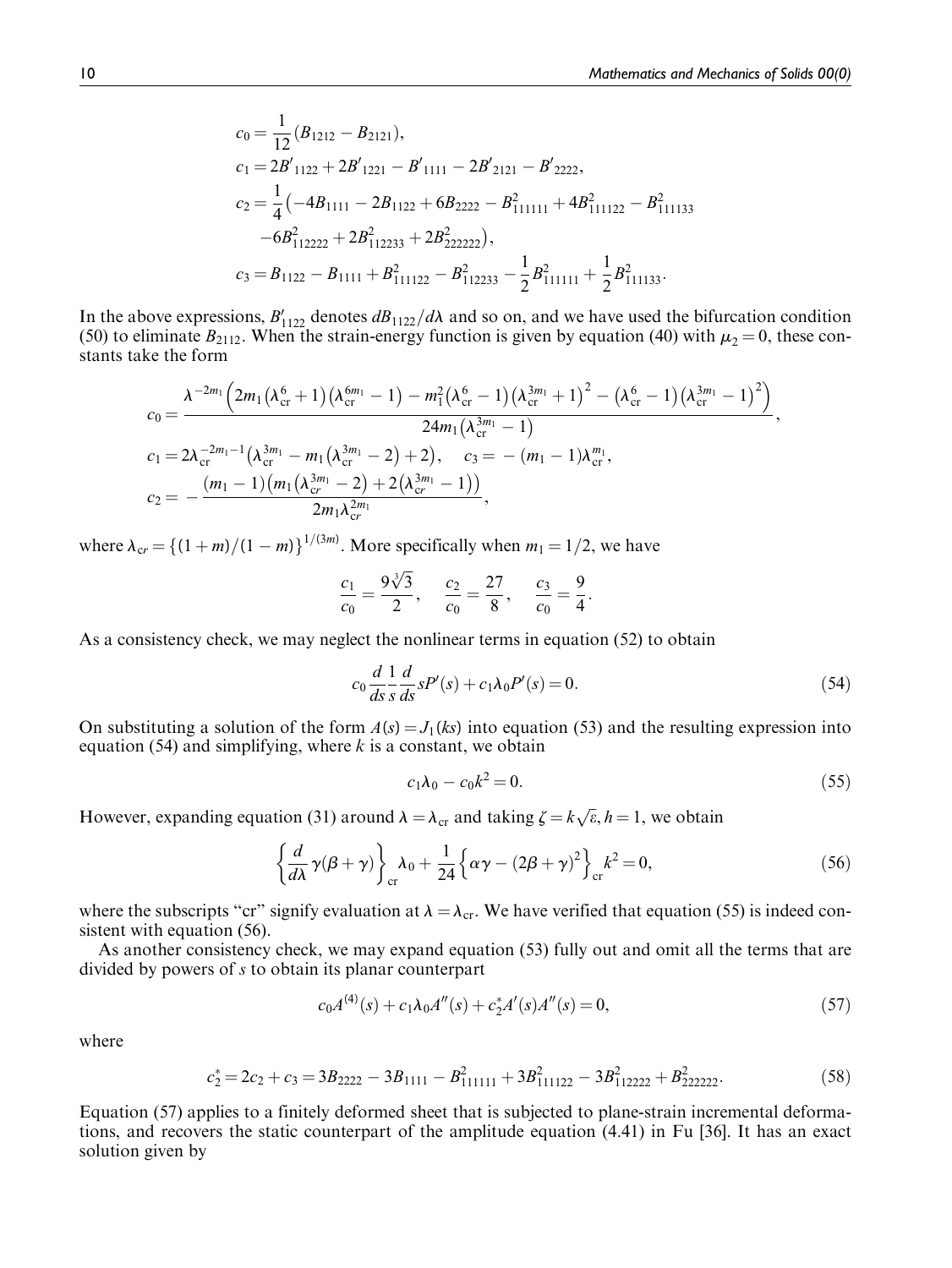$$
A(s) = \frac{6c_0}{c_2^*} \sqrt{\frac{-c_1 \lambda_0}{c_0}} \tanh\left(\frac{1}{2} \sqrt{\frac{-c_1 \lambda_0}{c_0}} s\right).
$$
 (59)

This solution has the property  $A'(s) \to 0$  as  $s \to \infty$  and is the localized necking solution in the twodimensional (2D) case.

Although the solution equation (59) for the plane-strain case tends to a constant as  $s \to \infty$ , we expect its counterpart for the axisymmetric case to decay algebraically due to geometrical spreading. Thus, for large s, we may neglect the quadratic part in equation (52) to obtain

$$
\frac{d}{ds}\frac{1}{s}\frac{d}{ds}sP'(s) - \kappa^2 P'(s) = 0,\tag{60}
$$

where  $\kappa^2 = -c_1\lambda_0/c_0$ . Integrating once and setting the constant to zero, we obtain

$$
s^{2}P''(s) + sP'(s) - \kappa^{2}s^{2}P(s) = 0.
$$

This is a modified Bessel's equation. It has a decaying solution given by

$$
P(s) = a_1 K_0(\kappa s),\tag{61}
$$

where  $K_0$  is the modified Bessel function of the second kind and  $a_1$  is a constant. On substituting equation (61) into equation (53) and integrating, we obtain

$$
A(s) = A_{\infty}(s) \equiv \frac{a_2}{s} - \frac{a_1}{\kappa} K_1(\kappa s),\tag{62}
$$

where  $a_1$  and  $s_2$  are the constants, and  $K_1$  is the modified Bessel function of the second kind that has the asymptotic behavior

$$
K_1(x) \sim \sqrt{\frac{\pi}{2x}} \left[ 1 + \frac{3}{8x} + \cdots \right] e^{-x}, \quad \text{as } x \to \infty.
$$
 (63)

The asymptotic behavior (62) is consistent with our earlier assumption that  $A(s)$  decays algebraically. In principle, the fourth-order differential equation (52) can be integrated subject to the conditions

$$
A(s), A''(s) \to 0 \text{ as } s \to 0,
$$
\n
$$
(64)
$$

and

$$
A(s) \to A_{\infty}(s), \ \ A'(s) \to A'_{\infty}(s) \quad \text{as } s \to \infty.
$$

The necessary numerical integration will not be carried out here. Instead, we shall proceed to a fully nonlinear numerical simulation of the necking solution in the next section. We conclude this section by observing that the decay behavior (62) requires  $\kappa$  ( $=\sqrt{-c_1\lambda_0/c_0}$ ) to be real. For all the material models considered, it is found that  $c_1/c_0 > 0$ . Thus, bifurcation into a localized necking solution is generally subcritical (i.e.,  $\lambda_0\lt 0$ ).

## 5. Fully nonlinear numerical simulations

To verify the various theoretical predictions presented in the previous sections, we now conduct nonlinear finite element (FE) simulations within Abaqus 2020/Standard [74] to investigate the effect of loading methods and material properties on the type of bifurcation and post-bifurcation behavior. In particular, we shall verify that when the loading is force controlled, TK instability will precede necking, whereas when the loading is displacement-controlled, TK instability will be suppressed and it is necking that will occur.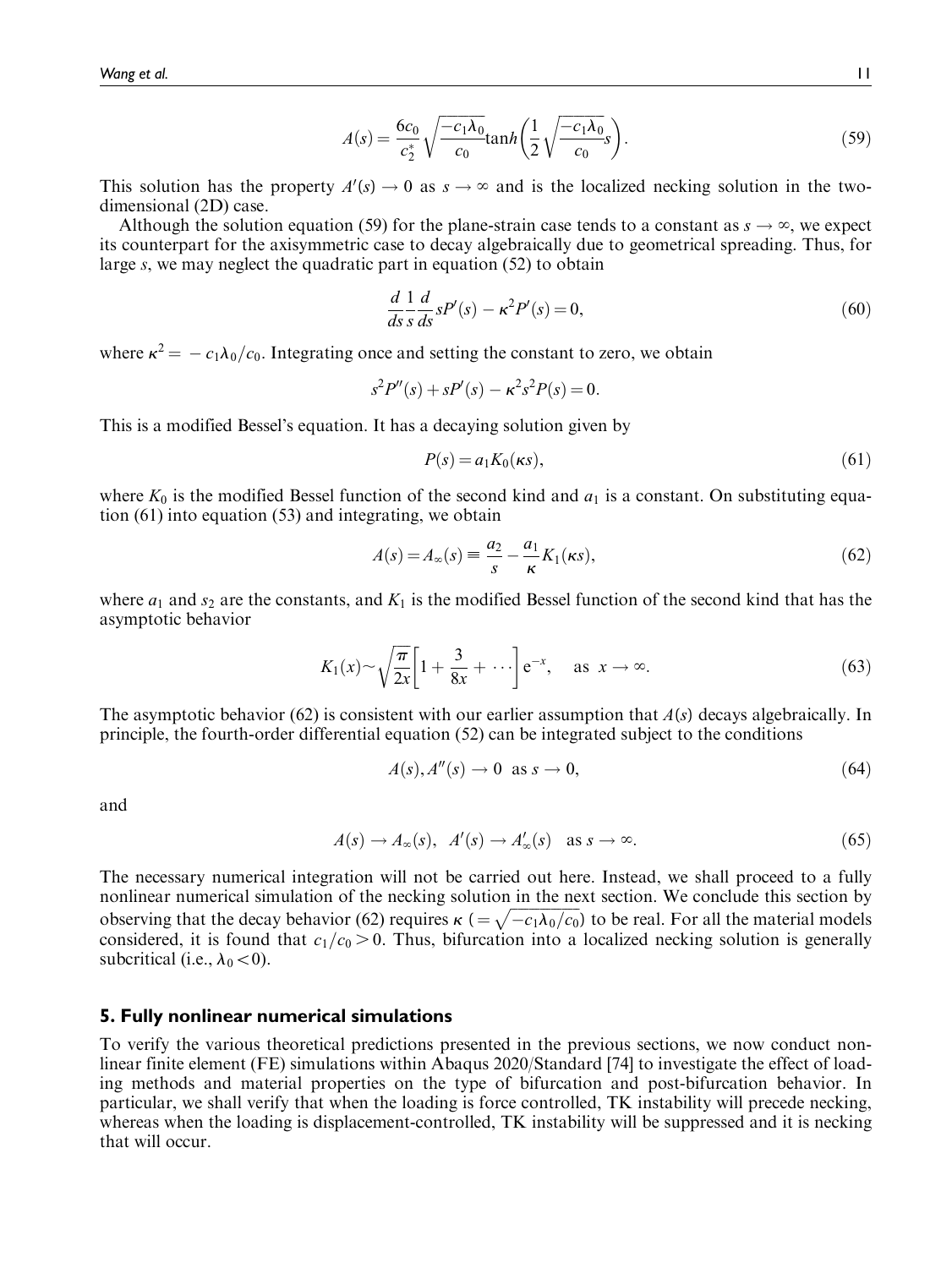

Figure 1. Comparison between numerical results and theoretical predictions for the Treloar–Kearsley instability. (a) Geometrical parameters and boundary conditions for the square plate. (b)  $\lambda_3$  versus  $\lambda_1$ . (c) Nominal stress S<sub>1</sub> scaled by  $\mu_1$  versus  $\lambda_1$ .

## 5.1. Equibiaxial stretching of a square plate

We first perform fully three-dimensional (3D) FE simulations for a square plate with  $L = 5H$ , where L is the length and width of the plate and H is the thickness of the plate (Figure 1(a)). The plate is meshed using eight-node fully integrated hybrid linear brick elements (Abaqus Element C3D8H). The following constraints are imposed on the opposite faces of the plate

$$
u_{\alpha}^{L_i} = u_{\alpha}^{R_i} + u_{\alpha}^X, \quad u_{\alpha}^{F_i} = u_{\alpha}^{B_i} + u_{\alpha}^Y, \quad (\alpha = 1, 2, 3, i = 1, 2, ..., N), \tag{66}
$$

where N is the number of nodes on each of the four faces (with L, R, F, and B denoting left, right, front, and back faces, respectively), and  $u_{\alpha}^{L_i}$  denotes the displacement in the  $\alpha$ -direction at the i<sup>th</sup> node of the left face and so on. The  $u^X_\alpha$  and  $u^Y_\alpha$  denote the displacements in the  $\alpha$ -direction at two arbitrarily chosen reference points  $X$  and  $Y$  that are used to apply the loading. In the above notations, the paired nodes  $L_i$ and  $R_i$  have the same coordinates in the 2–3 plane, whereas  $F_i$  and  $B_i$  have the same coordinates in the  $1-2$  plane. Moreover, to prevent rigid body motions, we fix the node at the center of the plate.

The plate is loaded by applying the following concentrated forces and displacement constraints at the two reference points

$$
f_1^X = 1.001 * \bar{f}, \quad u_2^X = u_3^X = 0, \quad \text{at point } X,
$$
  
\n
$$
f_3^Y = \bar{f}, \quad u_1^Y = u_2^Y = 0, \quad \text{at point } Y,
$$
\n(67)

where  $f_1^X$  and  $f_3^Y$  are the concentrated forces applied at the reference points X and Y in the 1- and 3-directions, respectively, and  $\bar{f}$  represents the magnitude of the concentrated force. The factor 1.001 in  $f_1^X$  can be viewed as an imperfection that will trigger the TK instability. Note that the near equibiaxial conditions can also be obtained by applying near equal pressures directly at the edges of the plate, but this will result in convergent issues in simulations. The imposed constraints (66) serve to circumvent convergent issues and ensure a homogeneous deformation.

It is known that the bifurcation associated with the TK instability can be either sub-critical or supercritical depending on the strain-energy function used. The corresponding test has been given by Ogden [64] in his equation (3.13). We thus consider two representative material models exhibiting these different behaviors. The first model is given by equation (40) with  $\mu_1 = 1, \mu_2 = 0$ , and  $m_1 = 1/2$  for which the bifurcation is sub-critical. We employ the modified RIKS algorithm [75] to capture the unloading behavior associated with the sub-critical bifurcation. We find that, initially, the common principal stretch in the 1- and 3-directions increases uniformly as the load increases. Then, when  $\lambda_1$  reaches the critical value 1.58 given by equation (42), bifurcation occurs, resulting in unequal stretches and decline of the nominal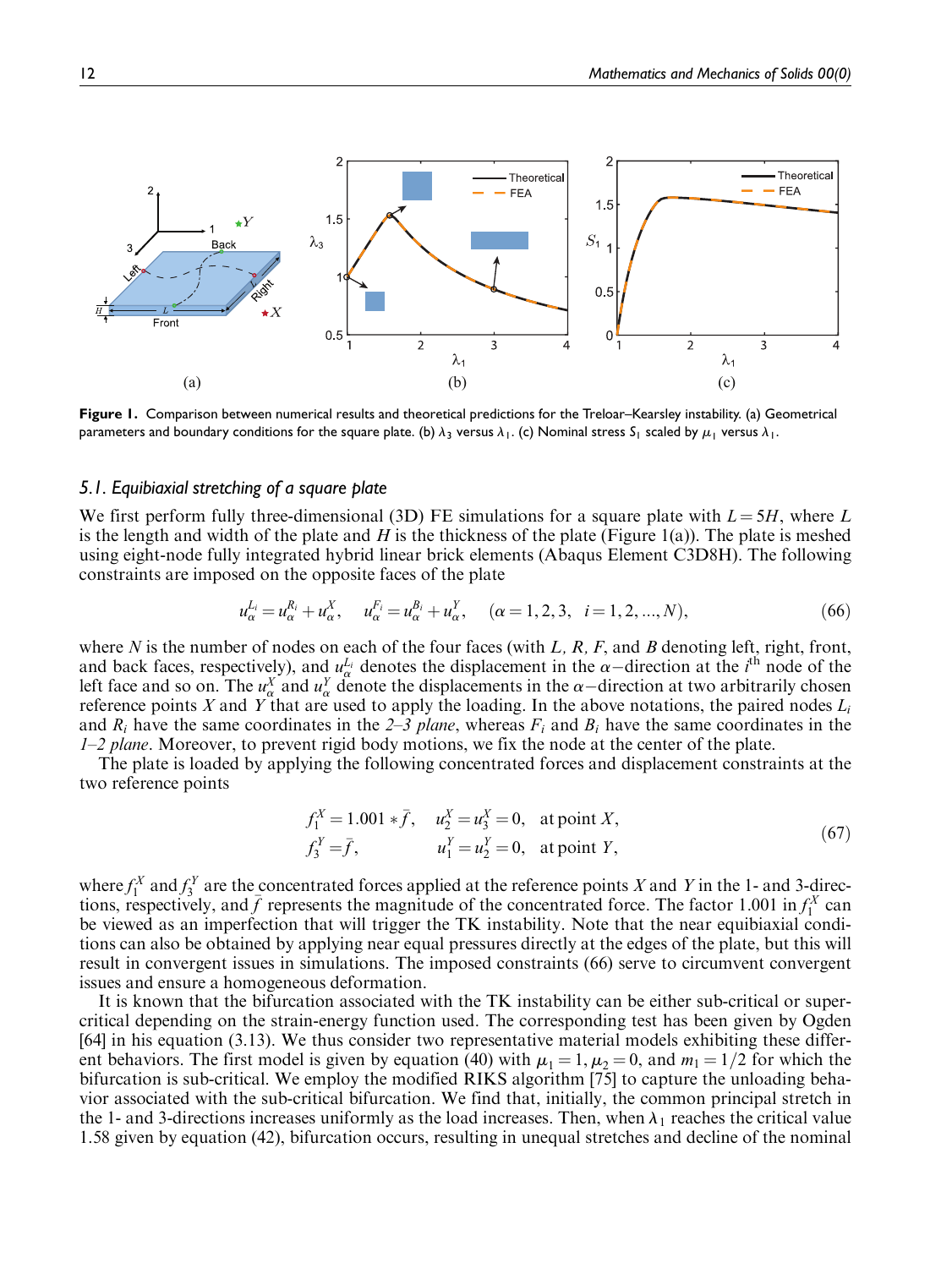

Figure 2. Emergence and disappearance of the Treloar–Kearsley instability for the material model (40) with  $\mu_2/\mu_1 = 1/80$ ,  $m_1 = 1/2$ ,  $m_2 = 4$ .

stress in both directions. As Figure 1(b) and (c) shows, there is very good agreement with the theoretical predictions for both the stretches and nominal stress.

The second material model that we consider is given by equation (40) with  $m_1 = 1/2$ ,  $m_2 = 4$ , and  $0.012<\mu_2/\mu_1<0.035$ . The two limits of  $\mu_2/\mu_1$  are such that if  $\mu_2<0.012$ , the bifurcation will be subcritical, whereas if the upper limit is exceeded, TK instability can no longer occur. The second term in equation (40) introduces straining-stiffening effect, and as a result, there are two bifurcation stretches associated with the TK instability. It is observed that the nonuniform stretches in the 1- and 3-directions initiating from the first bifurcation stretch would become uniform again at the second bifurcation stretch. This is demonstrated in Figure 2 where we compare the numerical and theoretical results for the principal stretch  $\lambda_3$  as a function of  $\lambda_1$  when  $\mu_2/\mu_1 = 1/80$ . Again, we have excellent agreement between numerical results and theoretical predictions.

Moreover, we remark that the TK instability can also be observed in an equibiaxially stretched square plate by introducing material imperfections. To demonstrate this, we introduce a small imperfection at the center of the plate by assuming that the shear modulus in a small rectangular area is 0.5% smaller than that for the surrounding material (see the schematic in Figure 3, where the blue region in the square plate has the modulus reduced). Then, by applying equal concentrated forces at the reference points X and Y, we can observe unequal stretches when the applied nominal stress  $S_1$  is larger than 1.67 (see the solid black lines in Figure 3, which are obtained by RIKS simulation in Abaqus). However, if the reference points are stretched using displacement control (i.e., by applying equal displacements in both directions), TK instability will be suppressed, and instead, localized necking will appear at a larger stretch as indicated by the solid yellow line in Figure 3, which is obtained using STATIC simulation in Abaqus. The TK instability giving way to necking under displacement control will be discussed further in the next section. In addition, we note that a rectangular (anisometric) imperfection is essential for observing the TK instability in a square plate. If a square (isometric) defect was introduced instead, the TK instability would not be triggered even with force control.

## 5.2. All-round stretching of a circular plate

To demonstrate the occurrence of necking in a more convenient way than in the above square plate setting, we now consider a circular plate with  $R_0 = 2H$ , where  $R_0$  and H are respectively the radius and thickness of the plate in the undeformed configuration. We control the amount of stretch on the circular edge of the plate in order to suppress the occurrence of TK instability. In addition, since strain-stiffening is essential for observing the stable propagation stage of necking, we shall consider the two-terms material model (40) with  $\mu_2 \neq 0$ ,  $m_2 \geq 2$ . To reduce the cost of simulations, we only model a quarter of the plate and apply axisymmetric boundary conditions on the symmetric surfaces shown in Figure 4(a).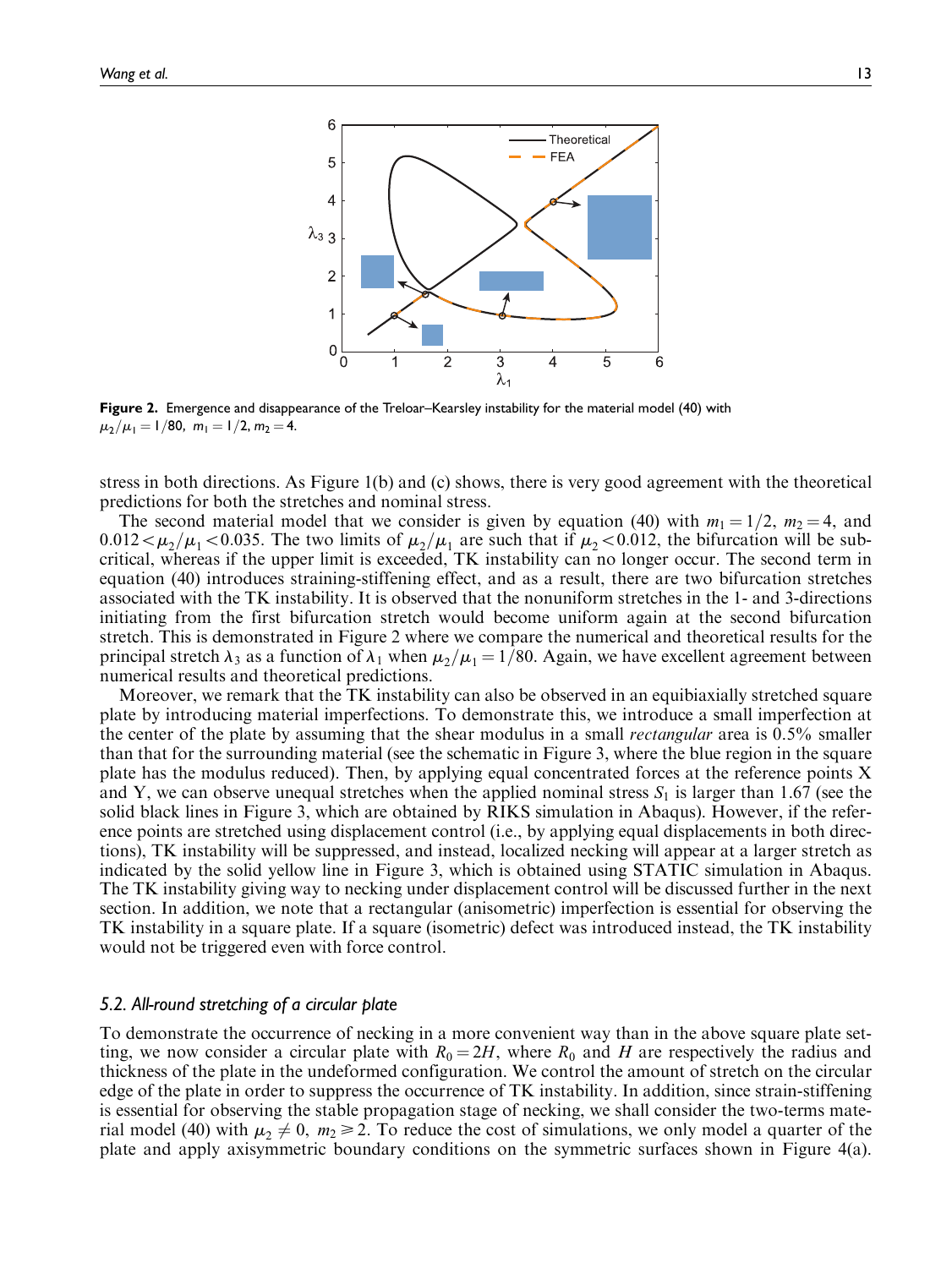

Figure 3. Numerical simulations of a square plate with material imperfections, modeled by the strain-energy function (40) with  $m_1 = 1/2$ ,  $m_2 = 4$ , and  $\mu_2/\mu_1 = 1/80$ . Solid yellow line: results obtained by applying equal displacements at the reference points using the STATIC module in Abaqus (in which case TK instability is suppressed and necking takes place at the kinked point in the black circle). Solid black line: results obtained by applying equal concentrated forces (force control) at the reference points using the RIKS module in Abaqus (in which case the TK instability occurs as a super-critical bifurcation).



Figure 4. Simulations of necking in a circular plate subject to an all-round stretch, modeled by the strain-energy function (40) with  $m_1 = 1/2$ ,  $m_2 = 4$ , and  $\mu_2/\mu_1 = 1/120$ . (a) Geometric parameters for a quarter of the plate. (b and c) Numerical snapshots of the plate subjected to increased stretches with gradual thickness thinning toward the center (b) or the edge (c).

Moreover, we note that the initiation location of necking is sensitive to geometric imperfections. In Figure 4(b) and (c), we showcase snapshots of our simulations with gradual thickness thinning toward the origin ( $H_i = 0.9999$   $H_o$ ) or the circular edge ( $H_o = 0.9999$   $H_i$ ), respectively, where  $H_i$  and  $H_o$  denote the plate thicknesses at the center and outer edge. For the case with thinning toward the origin, necking initiates at the center of the plate and propagates outwards as the applied load increases (Figure 4(b)). In contrast, when thinning toward the outer edge is introduced, necking initiates at the outer edge and spreads toward the center as the applied load increases. At some stage, however, the necked region switches to the center of the plate and propagates outwards with increased load (Figure 4(c)). Thus, necking starting at the center seems to be the dominant deformation mode, and so from now on, we only consider plates with thinning toward the origin. In addition, the critical stretch for necking initiation is sensitive to the magnitude of geometric imperfections. For consistence, all the following numerical results correspond to the same geometric imperfection mentioned above. Due to the presence of near-critical snap-through behavior, we also add volume-proportional damping to the model to facilitate convergence (using the option STABILIZE in Abaqus), and set the dissipated energy fraction equal to  $e^{-10}$  and the maximum ratio of stabilization to strain energy equal to 0.01. Furthermore, we observe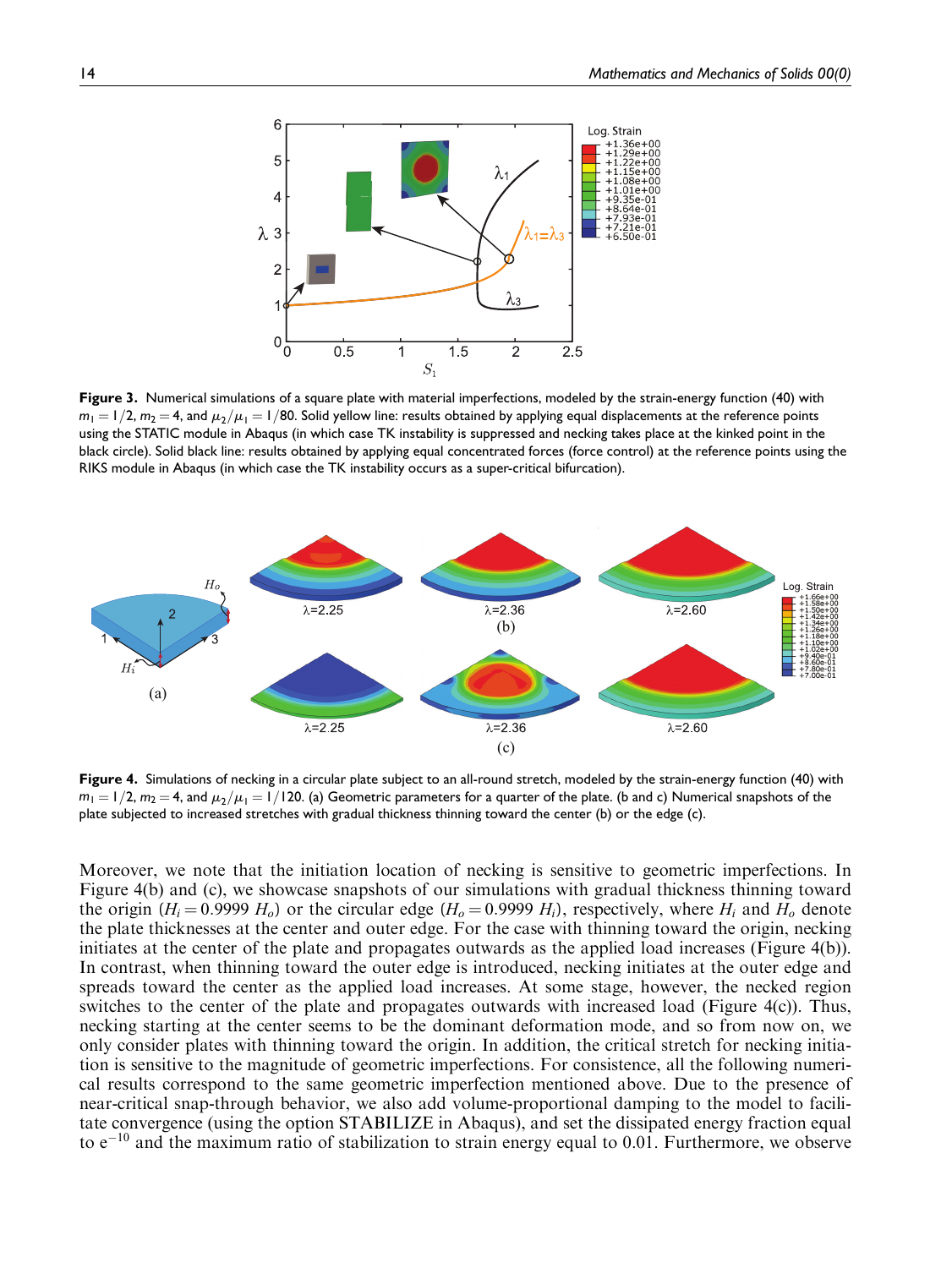

Figure 5. Dependence of the necking amplitude on the applied stretch  $\lambda$ . The solid curve represents numerical results for the amplitude evolution at the center of the plate. The dashed line is a sketch of how the actual solution should look like. The material is modeled by the strain-energy function (40) with  $m_1 = 1/2$ ,  $m_2 = 4$  and  $\mu_2/\mu_1 = 1/80$ .

that although 2D axisymmetric simulations in Abaqus considering only a rectangular slice can reduce the cost of simulations significantly, the 2D model does not seem to be capable of characterizing the necking phenomenon in the sense that axisymmetric elements are prone to distortion when necking occurs, especially for materials with only a moderate strain-stiffening behavior.

Figure 5 shows a typical plot of the necking amplitude  $\ddot{P}$  against the stretch  $\lambda$ , where  $\ddot{P}$  denotes the absolute difference between the vertical displacements at points  $(0, -H_i/2, 0)$  and  $(R_0, -H_i/2, 0)$  normalized by  $H_i$ . It is seen that it is appropriate to take the numerical value of critical stretch as the stretch at which an amplitude jump takes place (the snap-through behavior mentioned above). We observe, however, that the variation of amplitude against stretch should have a slight snap-back (indicated by the dashed line) that is not captured by our simulations because the snap-back section corresponds to an unstable solution (see Figure 3(b) in Fu and Xie [76] for a discussion of the same phenomenon in the context of inflation of a membrane tube). To verify our theoretical predictions, we fix  $m_1 = 1/2$ , and compare the numerical and theoretical results in Figure 6 for the critical stretch as a function of  $\mu_1/\mu_2$ for two typical values of  $m_2$ . It is seen that for each given  $m_2$ , the critical stretch is a monotonically decreasing function of the ratio  $\mu_1/\mu_2$ , and the excellent agreement between the numerical and theoretical results confirms that the bifurcation condition for necking is indeed given by equation (32), not by the criterion based on the Jacobian determinant.

Furthermore, to quantify the post-bifurcation behavior of the necking deformation, we report evolution of the necking amplitude in Figure 7. The results shown in Figure 7(a) represent a plate with  $m_1 = 1/2$ ,  $m_2 = 4$ ,  $\mu_2/\mu_1 = 1/80$ , and the six profiles correspond to  $\lambda = 2.40$ , 2.429, 2.430, 2.431, 2.710, and 3.10, respectively (the critical stretch being 2.439). The first two profiles correspond to tiny inhomogeneous deformations due to thickness thinning, whereas the third profile with  $\lambda = 2.430$  corresponds to the profile immediately after the jump in Figure 5 has taken place. Thus, the critical stretch found numerically is 2.430 which differs from the exact critical stretch 2.439 given by equation (43)<sub>2</sub> with a relative error less than 0.4%. It is observed that the necking amplitude first increases rapidly with respect to  $\lambda$ , and then as a maximum amplitude is approached, the necked section begins to propagate outwards. This is reminiscent of the well-known growth/propagation behavior of localized bulges in an inflated rubber tube [44,77]. To demonstrate the effect of strain-stiffening on the necking amplitude, we report in Figure 7(b) the dependence on  $\mu_2/\mu_1$  of the necking amplitude with  $m_1 = 1/2$ ,  $m_2 = 4$ , and a fixed stretch of  $\lambda = 3.0$ . It can be seen that the necking amplitude increases as the value of  $\mu_2/\mu_1$ decreases, which implies that the necking amplitude is significantly affected by the strain-stiffening response of the material.

Finally, we remark that although the radius/thickness ratio used in our simulations is only 2 initially  $(R_0/H = 2)$ , this ratio has become as large as 7.62 when the stretch reaches its critical value 2.439. We have run simulations to verify that this choice of initial aspect ratio is sufficient for obtaining results that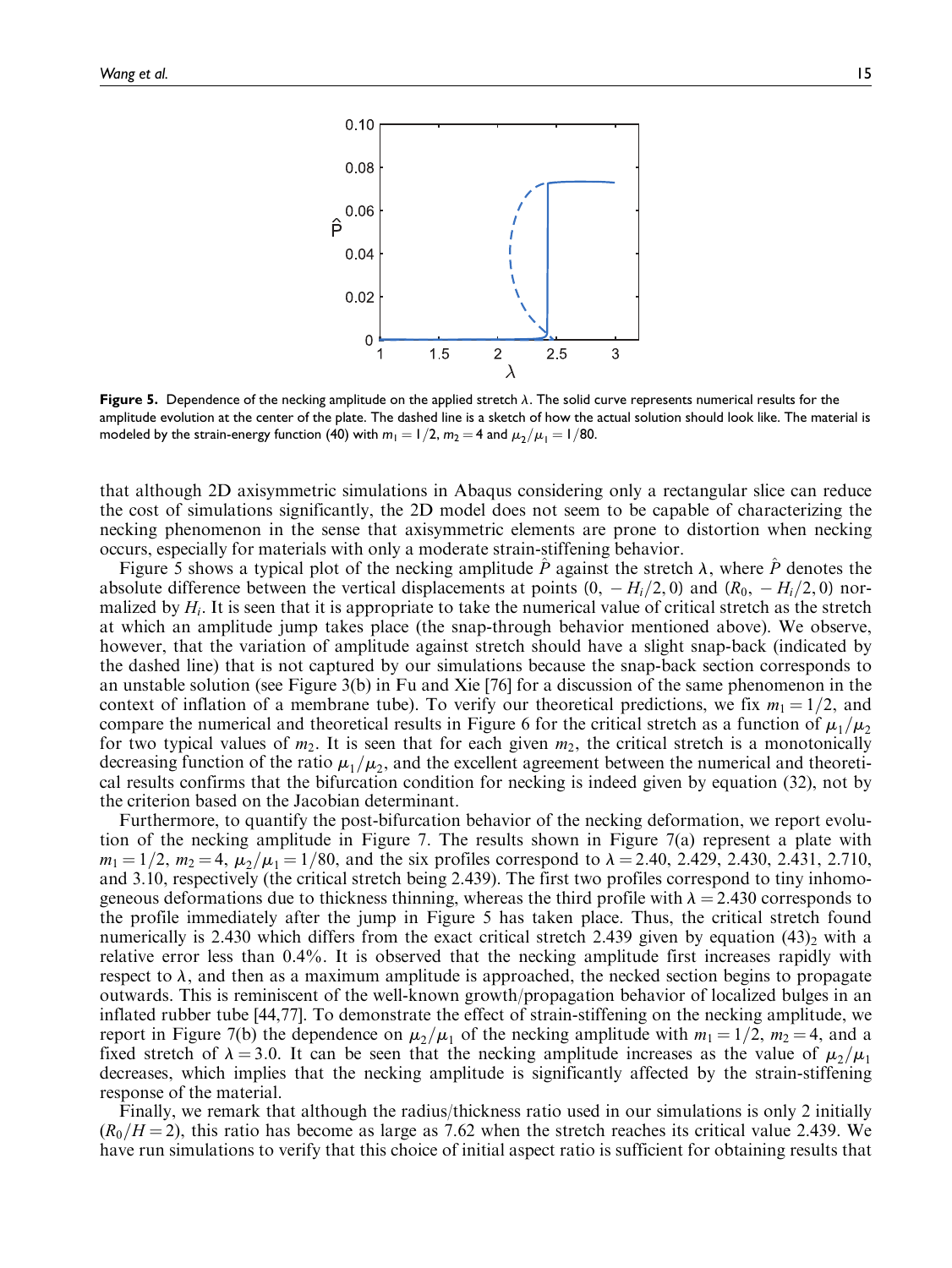

Figure 6. Dependence of the critical stretch on  $\mu_1/\mu_2$  with (a)  $m_1 = 1/2$  and  $m_2 = 2$  or (b)  $m_1 = 1/2$  and  $m_2 = 4$ .



Figure 7. (a) Evolution of the necking profile with  $m_1 = 1/2$ ,  $m_2 = 4$ , and  $\mu_2/\mu_1 = 1/80$ . The six profiles correspond to  $\lambda = 2.40$ , 2.429, 2.430, 2.431, 2.710, and 3.10, respectively. (b) Evolution of the necking amplitude of the plate with  $m_1 = 1/2$ , and  $m_2 = 4$  when subjected to equal-biaxial stretch of  $\lambda = 3.0$ . The six curves represent  $\mu_2/\mu_1 = 1/80$ ,  $1/100$ ,  $1/120$ ,  $1/140$ ,  $1/160$ , and  $1/180$ , respectively.

are almost free of edge effects. To demonstrate this, we have shown in Figure 8 two representative simulations corresponding to  $R_0/H = 5, 7$  superimposed on the results for  $R_0/H = 2$ . Since  $\lambda$  is the deformed radius divided by the undeformed radius, and is no longer a true characterization of local radial stretch after necking has taken place, we choose the three stretches shown in Figure 8(a) such that the maxima of V are the same (or closest numerically) and check whether the remaining profiles would then also coincide. It is seen that this is indeed the case for both  $V$  and  $U$  although the three profiles for each displacement terminate at different values of r. Notably, to demonstrate the negligible effect of radius/ thickness ratio on the observed necking phenomenon with various imperfections, the results shown in Figure 8 correspond to a circular material imperfection whereby the shear modulus of the material within  $R \leq H$  is 0.01% smaller than that of the surrounding material.

## 6. Characterization of necking propagation

To offer more insight into the propagation stage, we have shown in Figure 9 a typical set of simulation results for the evolution of  $\lambda_z$  versus r as the outer radius is increased. It is seen that in the propagation stage (red curves), the  $\lambda_z$  is a constant in the necked region, but seems to be slowly varying in the r-direction in the un-necked region. For easy reference, we refer to the necked region centered around the origin as the " $-$  phase" and the other region with larger thickness as the " $+$  phase." In this section, we give the two "phases" an analytical description by assuming that  $\lambda_z$  is a constant in both "phases." Although the two "phases" are connected by a thin transition region, we further assume that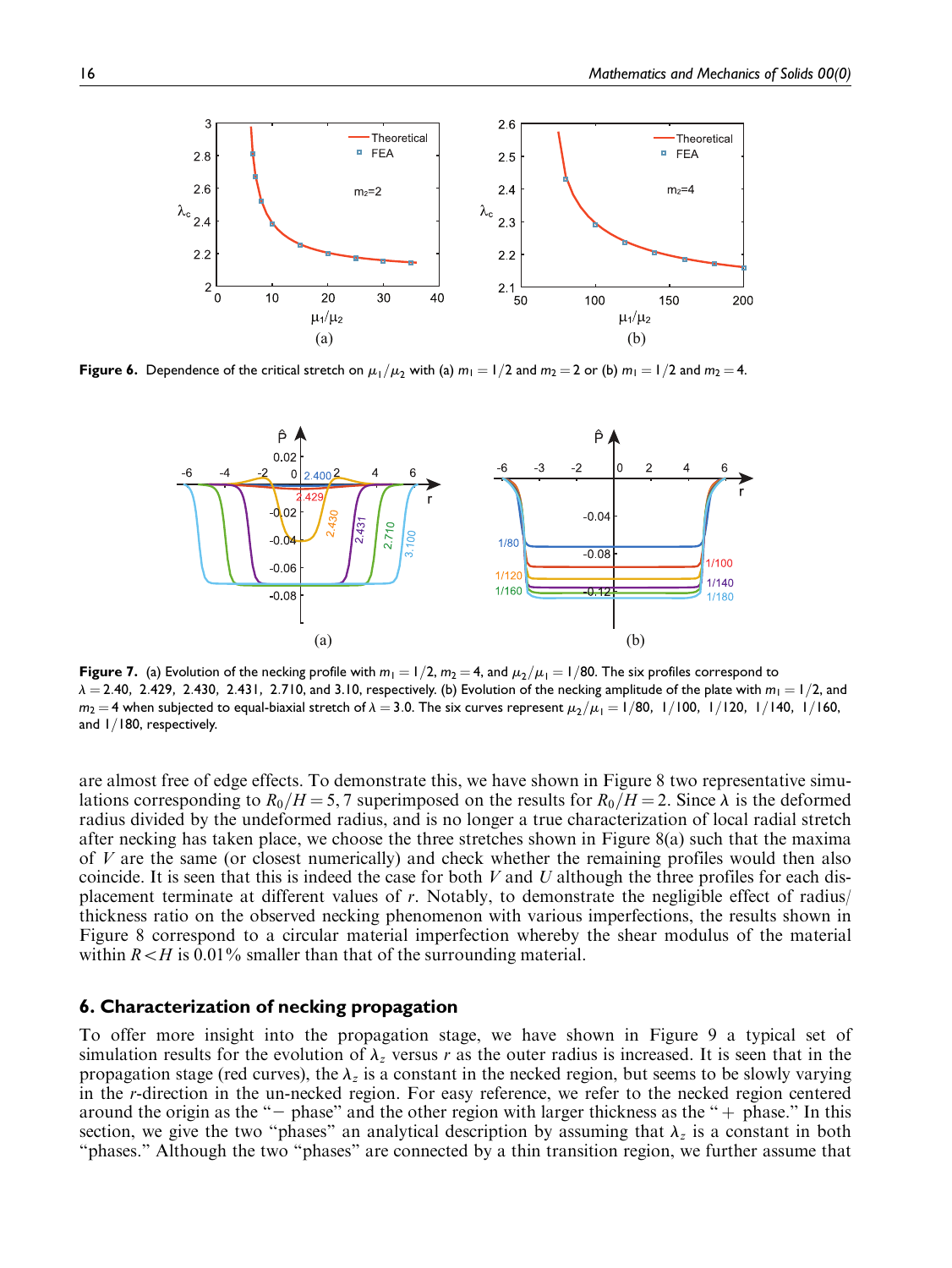

Figure 8. Total displacement (i.e., displacement measured from the undeformed configuration) in the (a) z-direction and (b) radial direction, at the lower surface of the plate as a function of the radial coordinate r in the current configuration.



Figure 9. Numerical simulation of the evolution of the principal stretch in the z-direction as the radius is increased. The strain-energy function is given by equation (40) with  $m_1 = 1/2$ ,  $m_2 = 4$ , and  $\mu_2/\mu_1 = 1/80$ , and the aspect ratio is R<sub>0</sub>/H = 7. The blue and red curves correspond to the growth and propagation stages, respectively, and the six red curves correspond to  $\lambda^* = 2.412$ , 2.456, 2.536, 2.616, 2.696, and 2.776.

the transition region has zero thickness and simply refer to it as the interface. We use superscripts " $+$ " and " $-$ " to signify evaluations at the " $+$  phase" and " $-$  phase" sides of the interface, respectively. Thus, for instance,  $\lambda_1^+$  denotes the azimuthal stretch as the interface is approached from the " $+$  phase" side.

The  $-$  phase" is homogeneous. The solution is the same as in section 3, and it is uniquely determined by a single parameter which we take to be the stretch  $\lambda_z$  in the z-direction. We then have  $\lambda_1 = \lambda_3 = 1/\sqrt{\lambda_z^2}$  and  $\lambda_2 = \lambda_z^2$ .

For the " + phase," the solution is inhomogeneous although  $\lambda_z^+$  is assumed to be a constant. In terms of cylindrical polar coordinates, the axisymmetric solution is given by

$$
r = r(R), \quad \theta = \Theta, \quad z = \lambda_z^+ Z. \tag{68}
$$

The corresponding deformation gradient is given by

$$
F=r'(R)e_r\otimes e_r+\frac{r}{R}e_\theta\otimes e_\theta+\lambda_z^+e_z\otimes e_z,
$$

so that  $\lambda_1 = r/R$ ,  $\lambda_2 = \lambda_z^+$ , and  $\lambda_3 = r'(R)$ . To simplify notation, from now on we shall write  $\lambda_z^+$  simply as  $\lambda_z$ .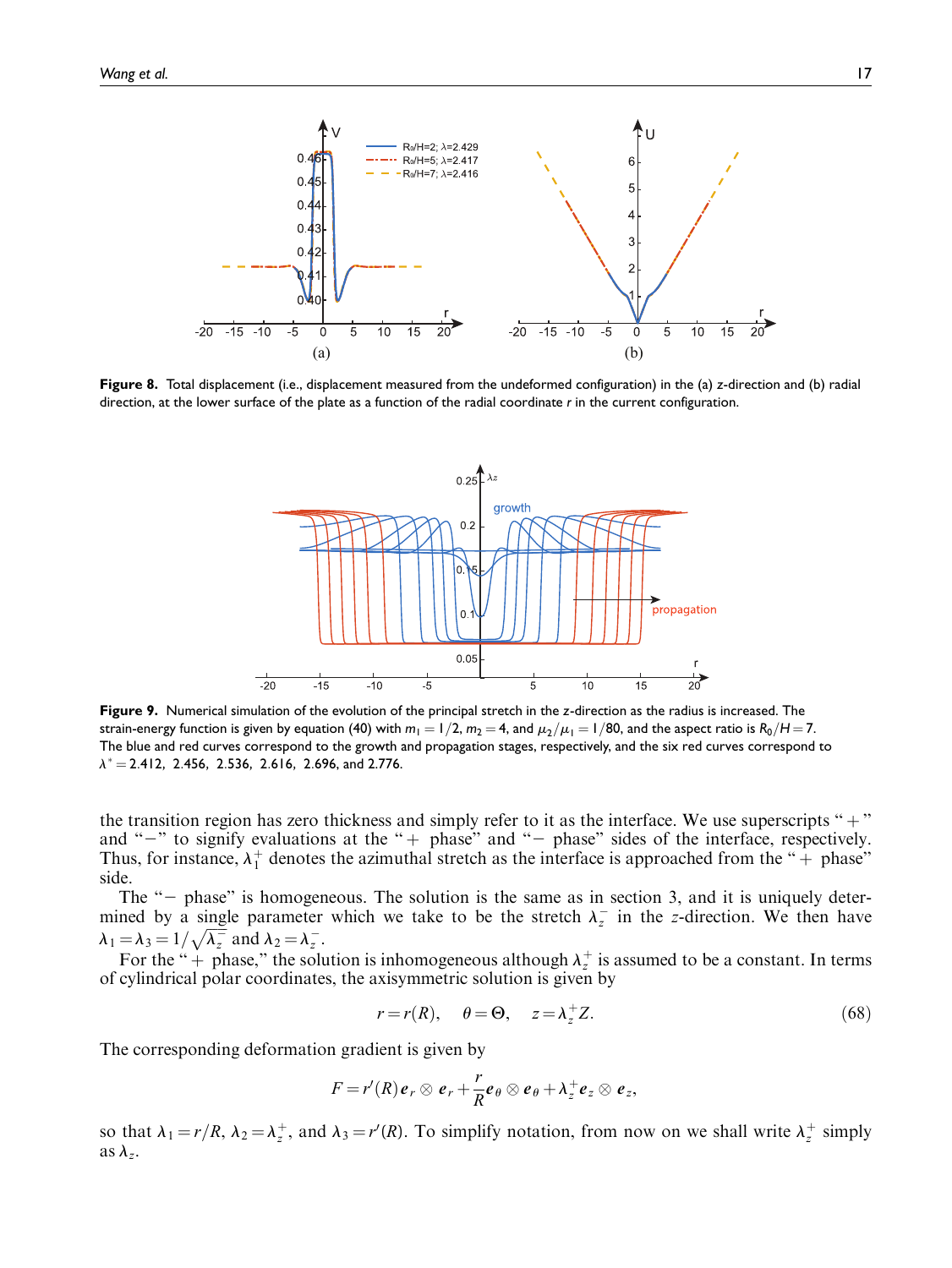By integrating the incompressibility condition det  $F = 1$ , we obtain

$$
r = \sqrt{\lambda_z^{-1} R^2 + C},\tag{69}
$$

where  $C$  is a constant of integration. This constant may be determined by evaluating this expression at the edge of the plate  $R = R_0$ 

$$
C = R_0^2 (\lambda^{*2} - \lambda_z^{-1}), \tag{70}
$$

where  $\lambda^*$  denotes the azimuthal stretch at  $R = R_0$  (so that  $\lambda^* = r^*/R_0$  with  $r^*$  denoting the deformed radius). Once the hydrostatic pressure has been eliminated with the use of  $\sigma_2 = 0$ , the principal Cauchy stresses  $\sigma_1$  and  $\sigma_3$  are given by

$$
\sigma_1 = \lambda_1 W_1 - \lambda_2 W_2, \quad \sigma_3 = \lambda_3 W_3 - \lambda_2 W_2. \tag{71}
$$

It then follows that

$$
\sigma_3 - \sigma_1 = \lambda_1 w_{\lambda_1},\tag{72}
$$

where  $w_{\lambda_1} = dw/d\lambda_1$  and  $w = w(\lambda_1)$  is the reduced strain-energy function defined by

$$
w(\lambda_1) = W(\lambda_1, \lambda_z, \frac{1}{\lambda_z \lambda_1}).
$$
\n(73)

The only equilibrium equation that is not satisfied automatically is

$$
\frac{d\sigma_3}{dr} + \frac{\sigma_3 - \sigma_1}{r} = 0.
$$
\n(74)

With use of the result (72) and the relation  $\lambda_1 = r/R$ , we may convert equation (74) to the form [78]

$$
\frac{d\sigma_3}{d\lambda_1} = \frac{w_{\lambda_1}}{\lambda_z \lambda_1^2 - 1}.
$$
\n(75)

On integrating this equation across the entire " $+$  phase," we obtain

$$
\sigma_3^* - \sigma_3^+ = \int_{\lambda_1^+}^{\lambda_1^*} \frac{w_{\lambda_1}}{\lambda_2 \lambda_1^2 - 1} d\lambda_1,
$$
\n(76)

where the superscript "\*" signifies evaluation at the outer edge  $r = r^*$ .

The jump conditions that need to be imposed across the interface are

$$
\sigma_3^+ = \sigma_3^-, \quad \lambda_1^+ = \lambda_1^-, \quad W^+ - W^- = \sigma_3^-\left(\frac{\lambda_z^-}{\lambda_z^-} - 1\right). \tag{77}
$$

The first two correspond to traction and displacement continuity, whereas the third corresponds to stationarity of the total energy with respect to perturbations of the interface position in the undeformed configuration [79–81].

With the use of equation  $(77)_{1,2}$ , equations (76) and  $(77)_{3}$  may be rewritten as

$$
\sigma_3^* - \sigma_3^- = \int_{\lambda_1^-}^{\lambda_1^*} \frac{w_{\lambda_1}}{\lambda_2 \lambda_1^2 - 1} d\lambda_1, \quad W\left(\lambda_1^-, \lambda_2, \frac{1}{\lambda_1^- \lambda_2}\right) - W\left(\frac{1}{\sqrt{\lambda_2^-}}, \lambda_2^-, \sqrt{\lambda_2^-}\right) = \sigma_3^- \left(\frac{\lambda_2^-}{\lambda_2^-} - 1\right). \tag{78}
$$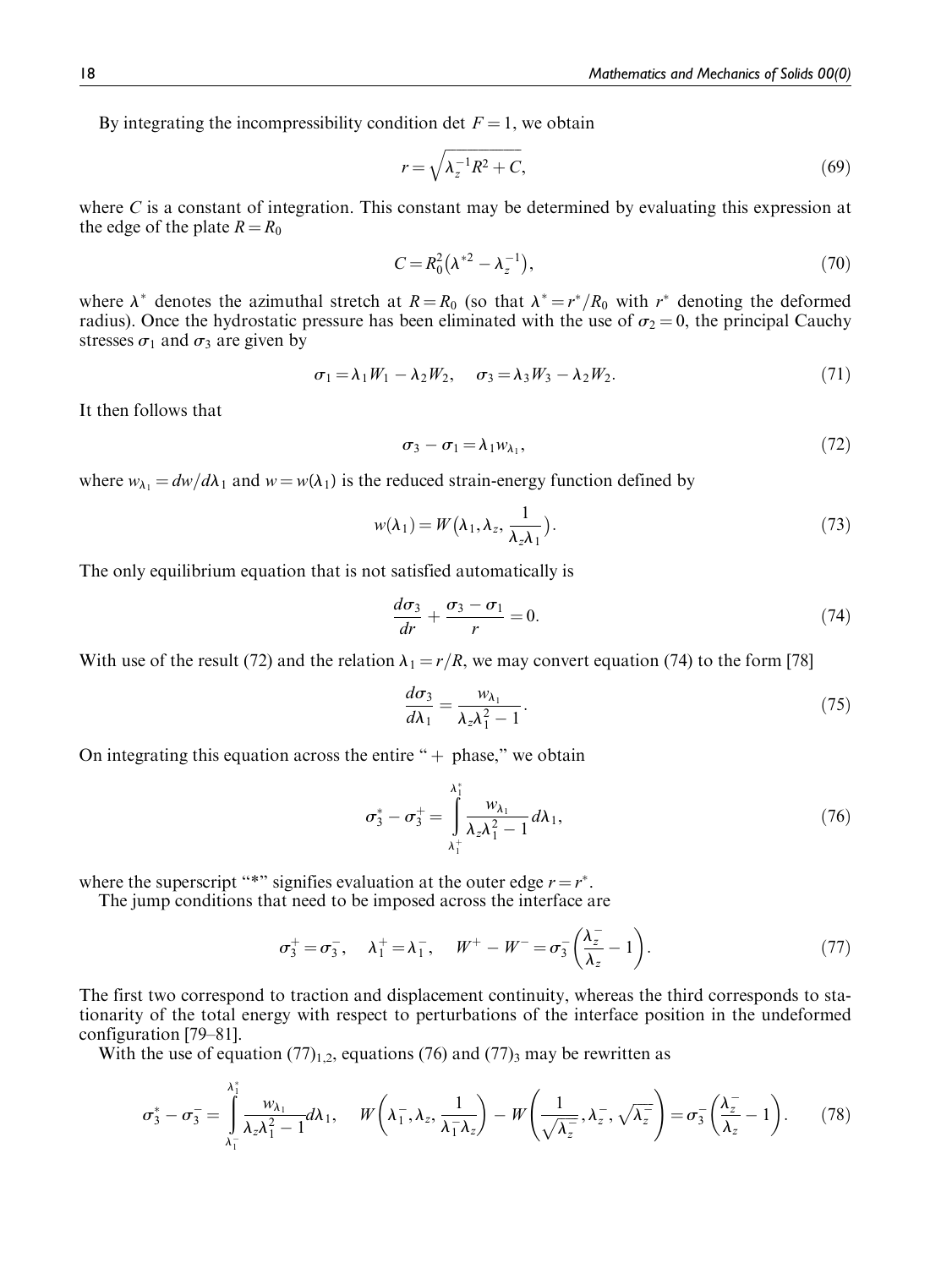

**Figure 10.** Comparison of theoretical (solid lines) and numerical simulation results (squares) for  $\lambda_ z^+$  and  $\lambda_ z^-$  as functions of  $\lambda_1^*.$  The squares are corresponding to the six red lines in Figure 9.

These two equations can be used to find  $\lambda_z$  and  $\lambda_z$  for each specified  $\lambda_1^*$  (noting that  $\lambda_1^-$ )  $\overline{1} = 1/\sqrt{\lambda_z^2}$ ). The location of the interface,  $r = r_s$  say, may be expressed in terms of  $\lambda_z$  and  $\lambda_z$  by solving the equation  $\lambda^- = \lambda^+$ , i.e.

$$
\frac{1}{\sqrt{\lambda_z}} = \frac{r_s}{\sqrt{\lambda_z r_s^2 - \lambda_z C}}, \quad \Rightarrow \quad \left(\frac{r_s}{R_0}\right)^2 = \frac{\lambda_z \lambda_1^{*2} - 1}{\lambda_z - \lambda_z}. \tag{79}
$$

Since we must have  $0 < r_s < R_0 \lambda_1^-$ , the  $\lambda_1^*$  must satisfy

$$
1/\sqrt{\lambda_z} < \lambda_1^* < 1/\sqrt{\lambda_z^*}.\tag{80}
$$

In Figure 10, we have shown the dependence of  $\lambda_z$  ( $=\lambda_z^+$ ) and  $\lambda_z^-$  on  $\lambda_1^*$ , as predicted by equation (78), when the strain-energy function is given by equation (40) with  $m_1 = 1/2$ ,  $m_2 = 4$ , and  $\mu_2/\mu_1 = 1/80$ . On the same figure are shown six representative numerical simulation results (evaluated approximately at the center of the "+ phase"). It is seen that there is excellent agreement for the values of  $\lambda_z^-$  with relative error less than 0.57%. The agreement for  $\lambda_z^+$  is less satisfactory. We attribute this to the approximations that we have used, namely, that the thickness of the transition region is neglected and the  $\lambda_z$  in the " + phase" is independent of  $r$ .

# 7. Conclusion

For problems that have translational invariance in one spatial direction, e.g., the inflation of a homogeneous rubber tube or extension of a homogeneous plate in a state of plane strain, a rigorous analysis based on center manifold reduction can be conducted to establish the existence of a localized solution bifurcating from the trivial state [34,35,82]. A necessary condition for localization has the simple interpretation that a static extensional mode can exist in the small wavenumber limit. For the problem of localized bulging in an inflated rubber tube, this condition has been found to be equivalent to the Jacobian determinant of two force functions equal to zero. For problems defined over an infinite or semi-infinite domain that do not have translational invariance in the direction of localization, such as the current axially symmetric necking problem, no center manifold reductions seem to have been attempted. We postulated that localized necking is still governed by the condition that an extensional bifurcation mode exists in the small wavenumber limit. Although we have not yet been able to ground this condition on any rigorous theory, we have been able to verify this postulate with the aid of Abaqus simulations. We further showed that the bifurcation condition for necking does not correspond to the Jacobian determinant equal to zero. The latter condition can always be factorized and the two factors give the conditions for the TK instability and limiting-point instability, respectively. It is also demonstrated, first numerically and then analytically, that necking evolution follows a growth/propagation process that is typical of similar localization problems. It is hoped that the current analysis will guide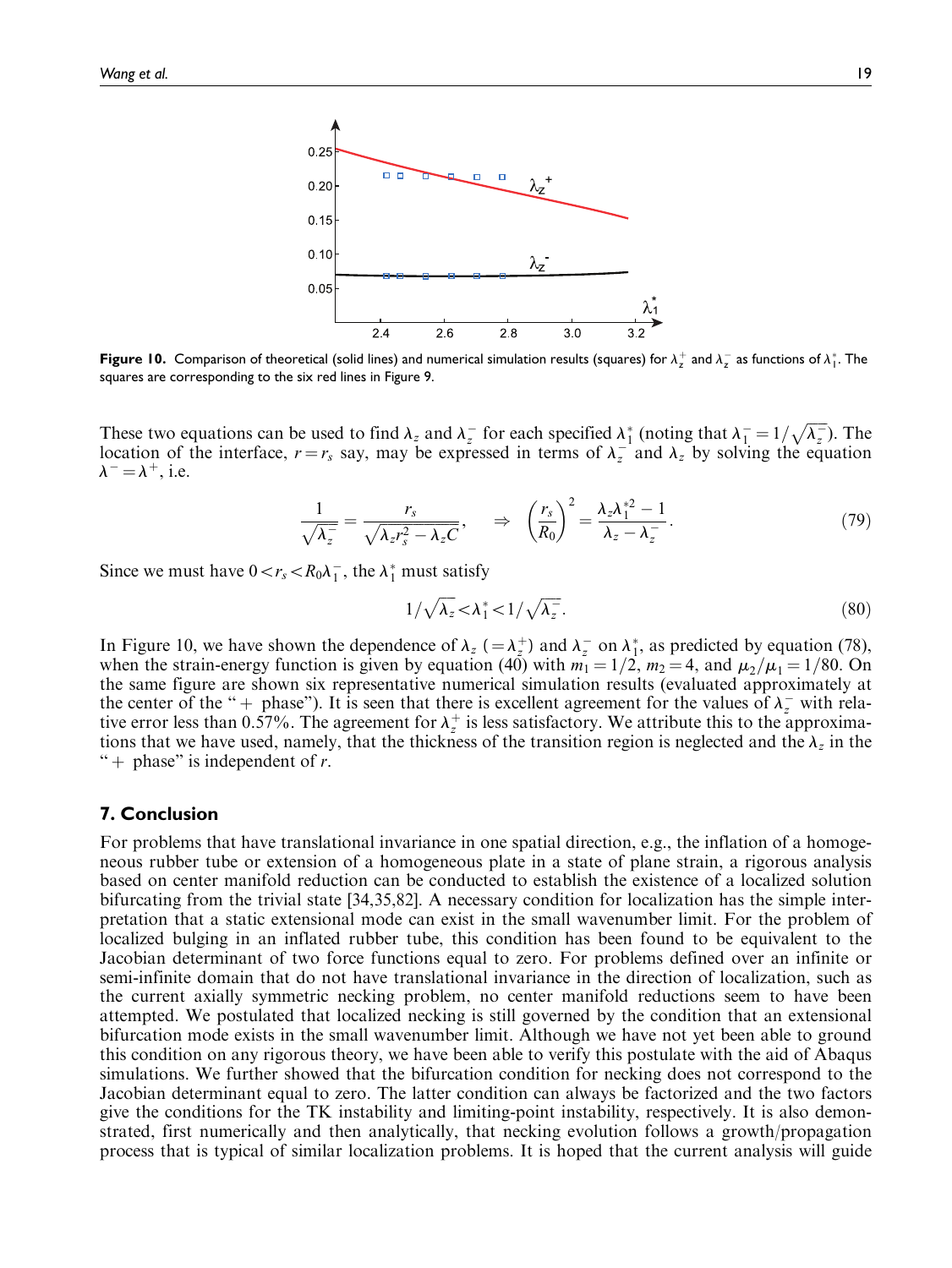future studies of elastic localizations under multiple fields such as axisymmetric necking of dielectric membranes that are subjected to both electrical and mechanical loading.

#### Authors' note

This paper is dedicated to the memory of Professor Hui-Hui Dai.

#### Funding

The author(s) disclosed receipt of the following financial support for the research, authorship, and/or publication of this article: This work was supported by the National Natural Science Foundation of China (grant no. 12072224).

#### ORCID iD

Yibin Fu <https://orcid.org/0000-0002-9617-0420>

#### **References**

- [1] Carothers, WH, and Hill, JW. Studies of polymerization and ring formation xv. Artificial fibers from synthetic linear condensation superpolymers. J Am Chem Soc 1932; 54: 1579–1587.
- [2] Whitney, W, and Andrews, RD. Yielding of glassy polymers: volume effects. *J Polym Sci Part C* 1967; 16: 2981–2990.
- [3] Crissman, JM, and Zapas, IJ. Creep failure and fracture of polyethylene in uniaxial extension. *Polymer Eng Sci* 1974; 19: 99–103.
- [4] Zapas, IJ, and Crissman, JM. An instability leading to failure of polyethylene in uniaxial creep. Polym Eng Sci 1974; 19: 104–107.
- [5] Ward, IM, and Sweeney, J. Mechanical properties of solid polymers. 3rd ed. New York: Wiley, 1982.
- [6] Zhang, R, Bai, PX, Lei, D, et al. Aging-dependent strain localization in amorphous glassy polymers: from necking to shear banding. Int J Solids Struct 2018; 146: 203–213.
- [7] Na, YH, Tanaka, Y, Kawauchi, Y, et al. Necking phenomenon of double-network gels. *Macromolecules* 2006; 39: 4641–4645.
- [8] Mora, S, Phou, T, Fromental, JM, et al. Capillarity driven instability of a soft solid. Phys Rev Lett 2010; 105: 214301.
- [9] Zhao, XH. A theory for large deformation and damage of interpenetrating polymer networks. J Mech Phys Solids 2012; 60: 319–332.
- [10] Chen, WH. Necking of a bar. Int J Solids Struct 1971; 7: 685–717.
- [11] Needleman, A. A numerical study of necking in circular cylindrical bar. J Mech Phys Solids 1972; 20: 111–127.
- [12] Norris, DM, Moran, B, Scudder, JK, et al. A computer simulation of the tension test. J Mech Phys Solids 1978; 26: 1–19.
- [13] Burke, MA, and Nix, WD. A numerical study of necking in the plane tension test. Int J Solids Struct 1979; 15: 379–393.
- [14] Silling, SA. Two-dimensional effects in the necking of elastic bars. J Appl Mech 1988; 55: 530–535.
- [15] Barenblatt, GI. On the neck propagation under tension of polymeric samples. Appl Math Mech 1964; 28(6): 1048–1060.
- [16] Antman, SS. Qualitative theory of the ordinary differential equations of nonlinear elasticity. Mechanics Today 1972; 1: 58–101.
- [17] Antman, SS. Nonuniqueness of equilibrium states for bars in tension. J Math Anal Appl 1973; 44: 333–349.
- [18] Ericksen, JL. Equilibrium of bars. *J Elast* 1975; 5: 191–201.
- [19] Triantafyllidis, N, and Aifantis, EC. A gradient approach to localization of deformation. I. Hyperelastic materials. J Elast 1986; 16: 225–237.
- [20] Owen, N. Existence and stability of necking deformations for nonlinearly elastic rods. Arch Ratl Mech Anal 1987; 98: 357–383.
- [21] Coleman, BD. Necking and drawing in polymeric fibers under tension. Arch Ratl Mech Anal 1983; 83: 115–137.
- [22] Coleman, BD, and Newman, DC. On the rheology of cold drawing. I. Elastic materials. *J Polymer Sci* 1988; 26: 1801–1822.
- [23] Dai, HH, and Bi, QS. On constructing the unique solution for the necking in a hyper-elastic rod. J Elast 2006; 82: 215–241.
- [24] Dai, HH, Hao, YH, and Chen, Z. On constructing the analytical solutions for localizations in a slender cylinder composed of an incompressible hyperelastic material. Int J Solids Struct 2008; 45: 2613–2628.
- [25] Dai, HH, and Peng, XC. Elliptic-spline solutions for large localizations in a circular Blatz-Ko cylinder due to geometric softening. SIAM J Appl Math 2012; 72: 181–200.
- [26] Audoly, B, and Hutchinson, JW. Analysis of necking based on a one-dimensional model. J Mech Phys Solids 2016; 97: 68–91.
- [27] Lestringant, C, and Audoly, B. A one-dimensional model for elasto-capillary necking. Proc Roy Soc A 2020; 476: 20200337.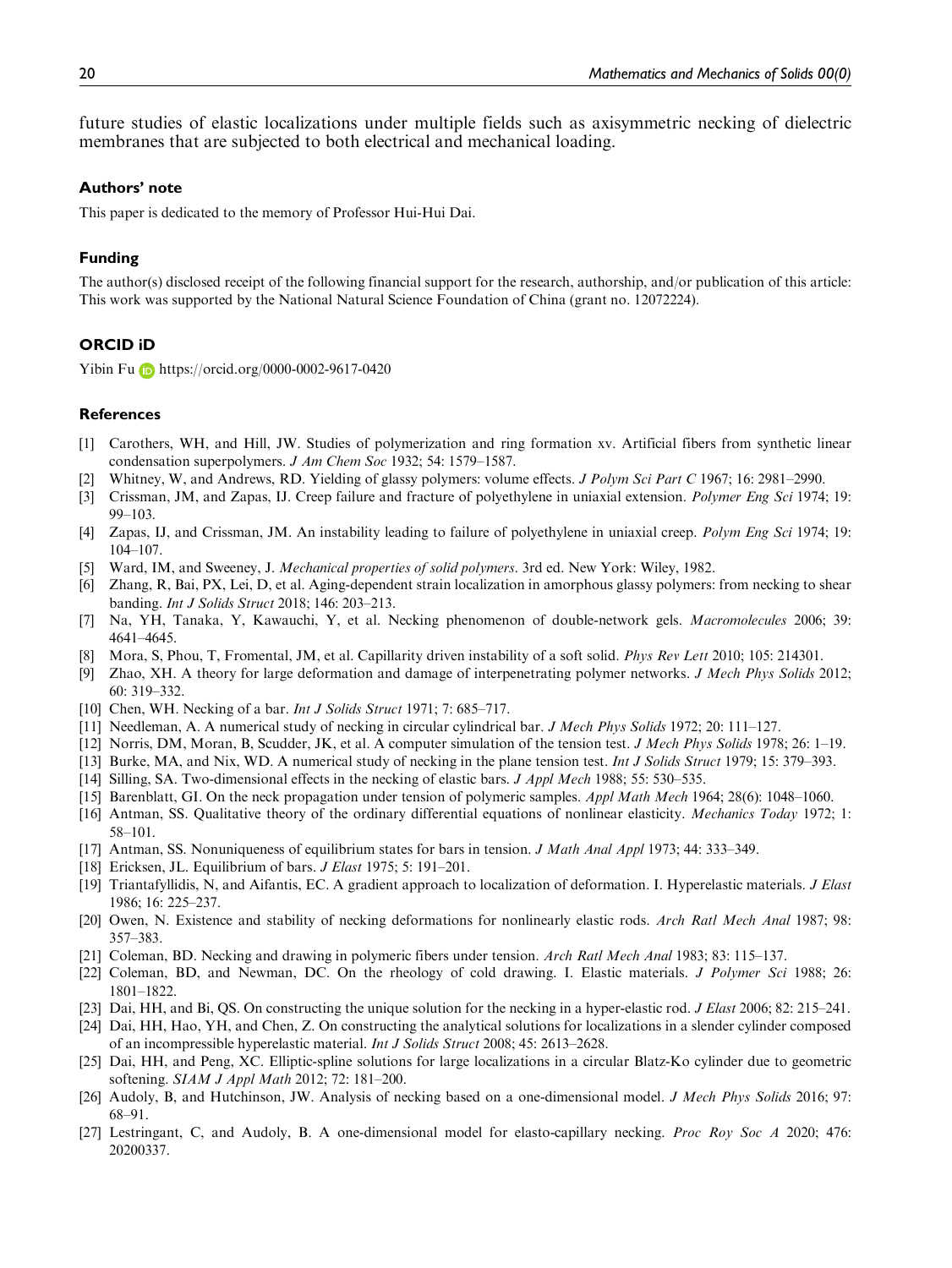- [28] Wesolowski, Z. Stability in some cases of tension in the light of the theory of finite strain. Arch Mech Stos 1962; 14: 875–900.
- [29] Hutchinson, JW, and Miles, JP. Bifurcation analysis of the onset of necking in an elastic/plastic cylinder under uniaxial tension. J Mech Phys Solids 1974; 22: 61–71.
- [30] Hill, R, and Hutchinson, JW. Bifurcation phenomena in the plane tension test. *J Mech Phys Solids* 1975; 23(4–5): 239–264.
- [31] Antman, SS, and Carbone, ER. Shear and necking instability in nonlinear elasticity. *J Elast* 1977; 7: 125–151.
- [32] Scherzinger, W, and Triantafyllidis, N. Asymptotic analysis of stability for prismatic solids under axial loads. J Mech Phys Solids 1998; 46(6): 955-1007.
- [33] Triantafyllidis, N, Scherzinger, WM, and Huang, HJ. Post-bifurcation equilibria in the plane-strain test of a hyperelastic rectangular block. Int J Solids Struct 2007; 44: 3700–3719.
- [34] Kirchgässner, K. Wave solutions of reversible systems and applications. *J Diff Eqns* 1982; 45: 113–127.
- [35] Mielke, A. Hamiltonian and Lagrangian flows on center manifolds, with applications to elliptic variational problems (Lecture Notes in Mathematics, vol. 1489). Berlin: Springer-Verlag, 1991.
- [36] Fu, YB. Nonlinear stability analysis. In: Fu, YB, and Ogden, RW (eds) Nonlinear elasticity: theory and applications. Cambridge: Cambridge University Press, 2001, pp. 345–391.
- [37] Fu, YB, Pearce, SP, and Liu, KK. Post-bifurcation analysis of a thin-walled hyperelastic tube under inflation. *Int J Non*linear Mech 2008; 43(8): 697–706.
- [38] Wang, M, and Fu, YB. Necking of a hyperelastic solid cylinder under axial stretching: evaluation of the infinite-length approximation. Int J Eng Sci 2021; 159: 103432.
- [39] Xuan, C, and Biggins, J. Plateau-Rayleigh instability in solids is a simple phase separation. Phys Rev E 2017; 95(5): 053106.
- [40] Giudici, A, and Biggins, JS. Ballooning, bulging and necking: an exact solution for longitudinal phase separation in elastic systems near a critical point. Phys Rev E 2020; 102: 033007.
- [41] Fu, YB, Jin, L, and Goriely, A. Necking, beading, and bulging in soft elastic cylinders. J Mech Phys Solids 2021; 147: 104250.
- [42] Fu, YB, Liu, JL, and Francisco, GS. Localized bulging in an inflated cylindrical tube of arbitrary thickness—the effect of bending stiffness. J Mech Phys Solids 2016; 90: 45–60.
- [43] Ye, Y, Liu, Y, and Fu, YB. Weakly nonlinear analysis of localized bulging of an inflated hyperelastic tube of arbitrary wall thickness. J Mech Phys Solids 2019; 135: 103804.
- [44] Wang, SB, Guo, GM, Zhou, L, et al. An experimental study of localized bulging in inflated cylindrical tubes guided by newly emerged analytical results. J Mech Phys Solids 2019; 124: 536–554.
- [45] Puglisi, G, and Zurlo, G. Catastrophic thinning of dielectric elastomers. J Electrostat 2012; 70: 312–316.
- [46] Zurlo, G, Destrade, M, DeTommasi, D, et al. Catastrophic thinning of dielectric elastomers. Phys Rev Lett 2017; 118: 078001.
- [47] Fu, YB, Dorfmann, L, and Xie, YX. Localized necking of a dielectric membrane. Extr Mech Lett 2018; 21: 44–48.
- [48] Fu, YB, Xie, YX, and Dorfmann, L. A reduced model for electrodes-coated dielectric plates. Int J Non-linear Mech 2018; 106: 60–69.
- [49] Bertoldi, K, and Gei, M. Instabilities in multilayered soft dielectrics. J Mech Phys Solids 2011; 59: 18–42.
- [50] Dorfmann, L, and Ogden, RW. Instabilities of an electroelastic plate. Int J Eng Sci 2014; 77: 79–101.
- [51] Yang, SY, Zhao, XH, and Sharma, P. Revisiting the instability and bifurcation behavior of soft dielectrics. J Appl Mech 2017; 84: 031008.
- [52] Su, YP, Broderick, HC, Chen, WQ, et al. Wrinkles in soft dielectric plates. J Mech Phys Solids 2018; 119: 298–318.
- [53] Bortot, E, and Shmuel, G. Prismatic bifurcations of soft dielectric tubes. Int J Eng Sci 2018; 124: 104–114.
- [54] Dorfmann, L, and Ogden, RW. Instabilities of soft dielectrics. *Phil Trans R Soc A* 2019; 377: 20180077.
- [55] Xia, GZ, Su, YP, and Chen, WQ. Instability of compressible soft electroactive plates. Int J Eng Sci 2021; 162: 103474.
- [56] Zhao, XH, and Suo, Z. Method to analyze electromechanical stability of dielectric elastomers. Appl Phys Lett 2007; 91: 061921.
- [57] Norris, AN. Comment on method to analyze electromechanical stability of dielectric elastomers, Appl Phys Lett 91 (2007) 061921. Appl Phys Lett 2008; 92: 026101.
- [58] Lu, TQ, Ma, C, and Wang, TJ. Mechanics of dielectric elastomer structures: a review. Extr Mech Lett 2020; 38: 100752.
- [59] Chen, LL, Yang, X, Wang, BL, et al. The interplay between symmetry-breaking and symmetry-preserving bifurcations in soft dielectric films and the emergence of giant electro-actuation. Extr Mech Lett 2021; 43: 101151.
- [60] Kearsley, EA. Asymmetric stretching of a symmetrically loaded elastic sheet. Int J Solids Struct 1986; 22: 111–119.
- [61] Treloar, LRG. The physics of rubber elasticity. Oxford: Clarendon Press, 1949.
- [62] Ogden, RW. Local and global bifurcation phenomena in plane-strain finite elasticity. Int J Solids Struct 1985; 21: 121–132.
- [63] MacSithigh, GP. Energy-minimal finite deformations of a symmetrically loaded elastic sheet. Q J Mech Appl Maths 1986; 39: 111–123.
- [64] Ogden, RW. On the stability of asymmetric deformations of a symmetrically-tensioned elastic sheet. Int J Eng Sci 1987; 25: 1305–1314.